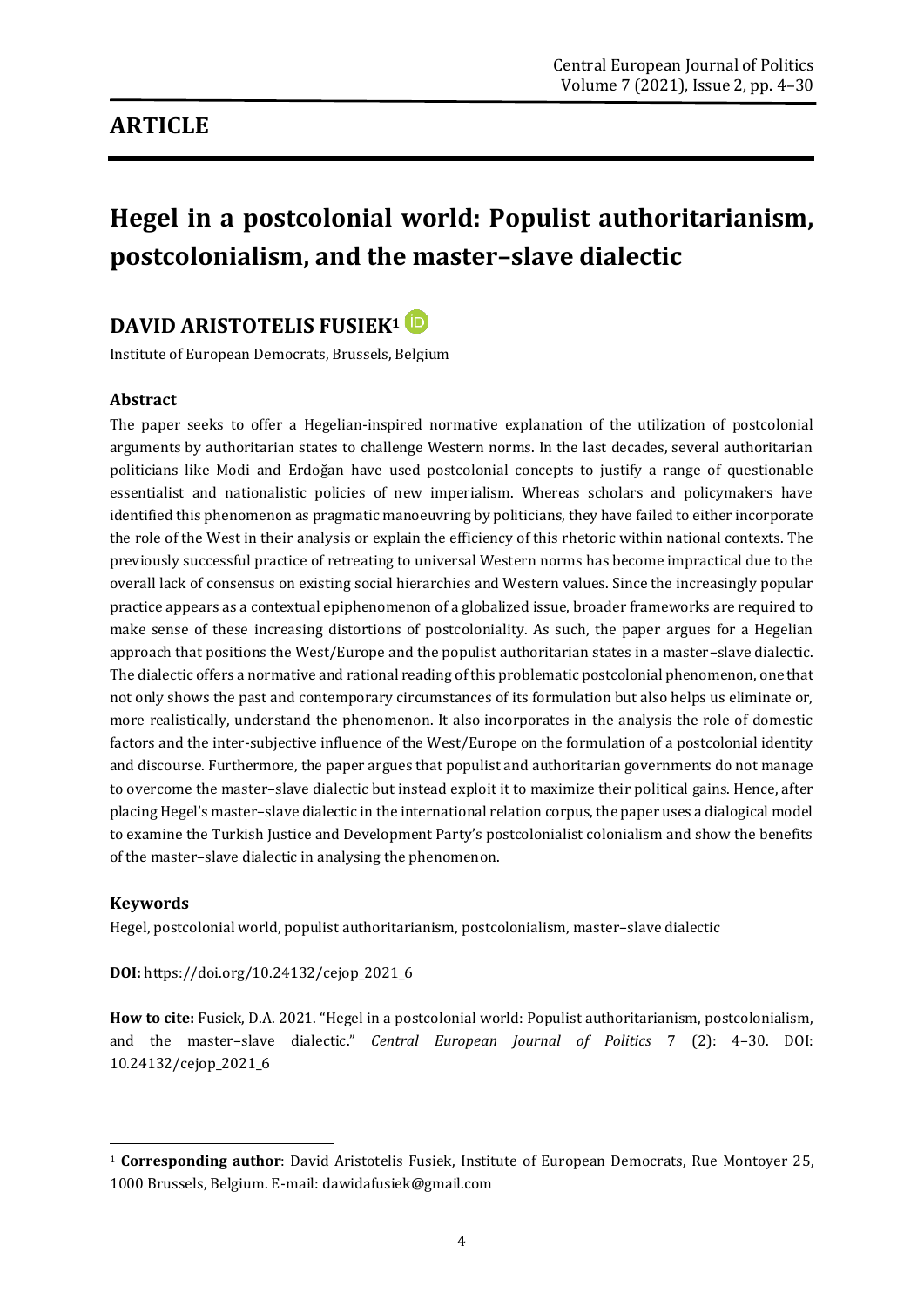### **1. Introduction**

Following the end of WWII, the expansion of the international system and creation of modern liberal order resulted in the formulation of "postcolonial anxieties" in countries of the third world. Faced with the task of creating a postcolonial subjectivity in a globalized world, these political entities shaped varying manifestations of agency and formulated different motivations and national narratives (Chowdhury 2018; Jabri 2014: 375). However, over the last decades, these pre-existing paradigms and postcolonial identities have begun to dissolute, thus resurfacing the need to develop criticisms for the variety of (post)-colonial presents (Jabri 2014: 375). Therefore, it has slowly become apparent that it is impossible to understand the consequences of the international system's evolution without discussing issues of empire, imperialism, and colonialism (Keene 2002; Suzuki 2009).

An interesting current manifestation of this phenomenon is the abuse of postcolonial presents, mostly in the form of postcolonial discourse, by populist authoritarian leaders across the world (e.g., Vladimir Putin in Russia, Narendra Modi in India, or Recep Tayyip Erdoğan in Turkey). Although not unprecedented, the abrupt intensification of this practice has risen normative and methodological concerns among postcolonial scholars. While the used postcolonial arguments are based on historical and empirical facts, they have been, however, politicized and distorted to serve the imaginary, interests, and discourse of the authoritarian leaders (Epstein 2017). Still, regardless of the political and social context, the target of this postcolonial discourse remains the same: the West/Europe, the values associated with liberalism, and the Western institutions.

As the paper shows, the populist leaders are exploiting the ongoing economic inequalities, the exclusion of the third world from important international institutions, and the shaky foundations of the Western liberal order (see Hadiz and Chrysoggelos 2017). They are also taking advantage of the Western interventionism in third world politics and recent disruptions in Western liberal order (e.g. the 2008 financial crisis in the US or waves of populism across European and the US) that have created the perception of a rising ideological discrepancy (Herzog 2021: 1). As such, populist leaders have sought to fill this vacuum with their takes or criticism on Western *universality* and fuel the pre-existing "*postcolonial anxieties"* to promote their agendas and justify authoritarian domestic measures. To achieve the latter, they many times use postcolonial discourse; a leitmotif that remains highly unexamined by postcolonial scholars and political theorists.

To understand the roots and driving forces behind the employment of faulty postcolonialities, the paper argues for the induction of an already existing tool in its analysis, G.F.W. Hegel's master and slave dialectic. Although Alan Badiou (2017: 43) argues this tool is capable of offering only a partial understanding of historical slavery, it could offer a broader framework for the delineation of the temporal and ontological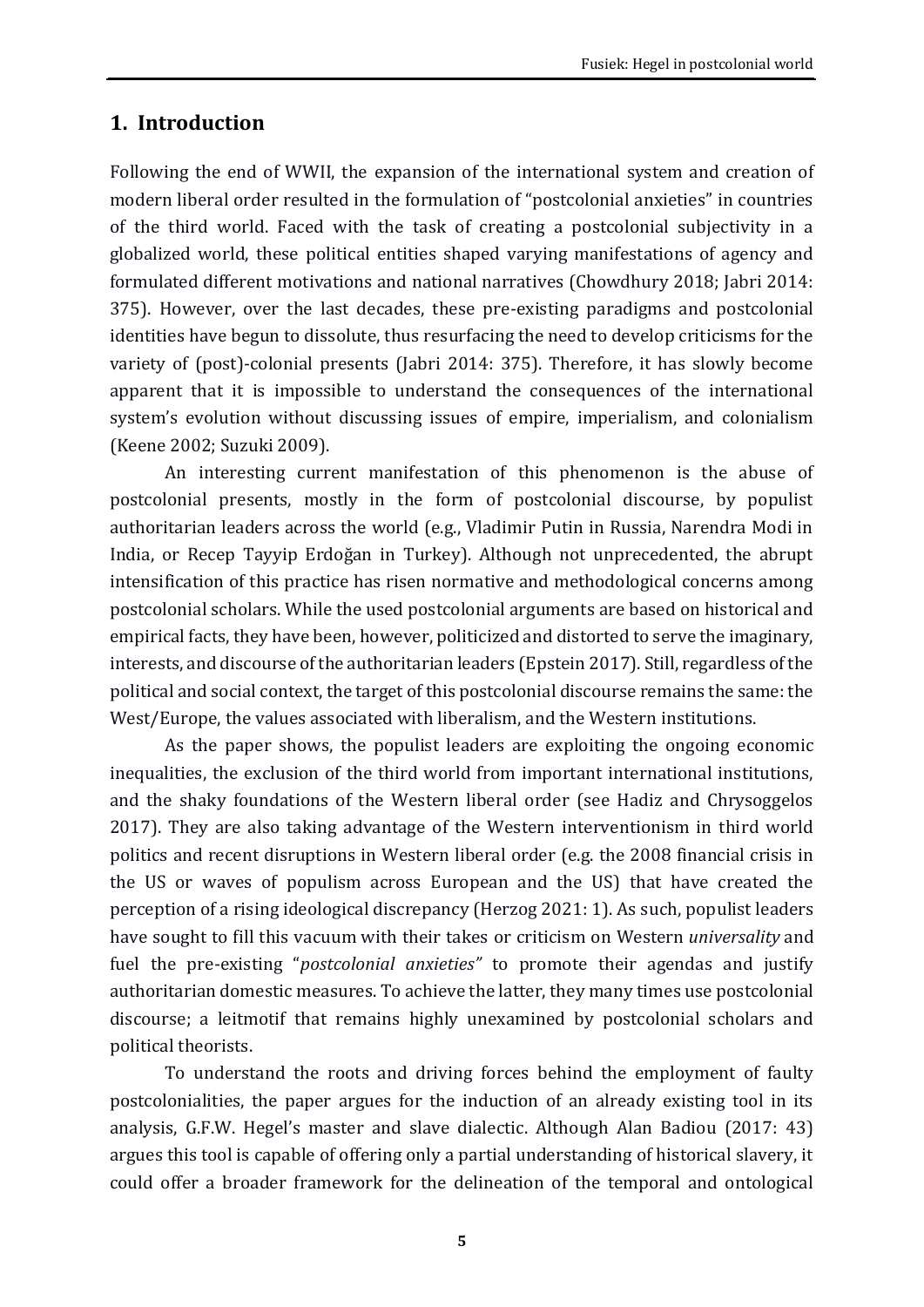insecurities facilitating the employment of postcolonial arguments by contemporary populist leaders (see Hirvonen and Pennanen 2018). The growing popularity and similarities among these manifestations indicate that they are contextual epiphenomena of a globalized issue, as indicated by Charlotte Epstein (2017), thus creating a need for epistemological innovation and broader frameworks making sense of this increasing distortion of postcoloniality. It also enables the comprehension of the role of the domestic factors and the inter-subjective influence of the West/Europe in the formulation of the postcolonial identity and corresponding discourse. Specifically, the application of the master-slave dialectic offers a normative and rational reading of these problematic postcolonial presents that shows not only the past and contemporary circumstances behind its formulation but also provides the way for its dissolution or more realistically, its understanding. Contrary to strictly empirical, pragmatic, and historiographical approaches, it constitutes a self-reflective tool capable of explaining the complex international social phenomenon in an epistemologically exhaustive and methodologically coherent manner (MacKay and Levin 2018: 75–80).

Having positioned the master-slave dialectic in the contemporary debate, the paper shows the benefits of its use to analyse postcolonial abuses through the case of AKP's "*postcolonial colonialism,"* as demonstrated in the works of Zeynep Gülşah Çapan and Ayşe Zarakol (2017). Indeed, Erdoğan's postcoloniality is based on the structural and temporal insecurities stemming from the position of a "non-Western self' (Çapan and Zarakol 2019). While the AKP initially attempted to gain permanent recognition from the West/Europe, the inability of its achievement pushed the party to develop a faulty and self-imposed post-colonial free self-consciousness based on its Ottoman legacy, Islamic religion, and "*colonized"* identity. This consciousness has been skilfully utilized by the AKP to justify the growing domestic populism and democratic violations and to promote ambitious policies in the close region.

The article also takes notes of the domestic (e.g., Kemalism), structural (the Western interventions in the Middle East), and temporal insecurities (e.g., the 2016 coup d'état) that facilitated the emergence and establishment of this faulty postcolonial identity and narrative. Yet, it argues that AKP's endeavour does not aim to "liberate" Turkey from the existing ontological and structural inequalities. Although the AKP acknowledged its "fragility' and "[its] chain from, which [it] could not, in the struggle, get away" (Hegel 1979: 405), it does not aim to transcend its immediacy and develop truly postcolonial selfconsciousness independent from the West/Europe. Instead, it will continue to use its postcolonial subjectivity to foster state cohesion, employ polarizing discourse, and fuel the increasing internal populism.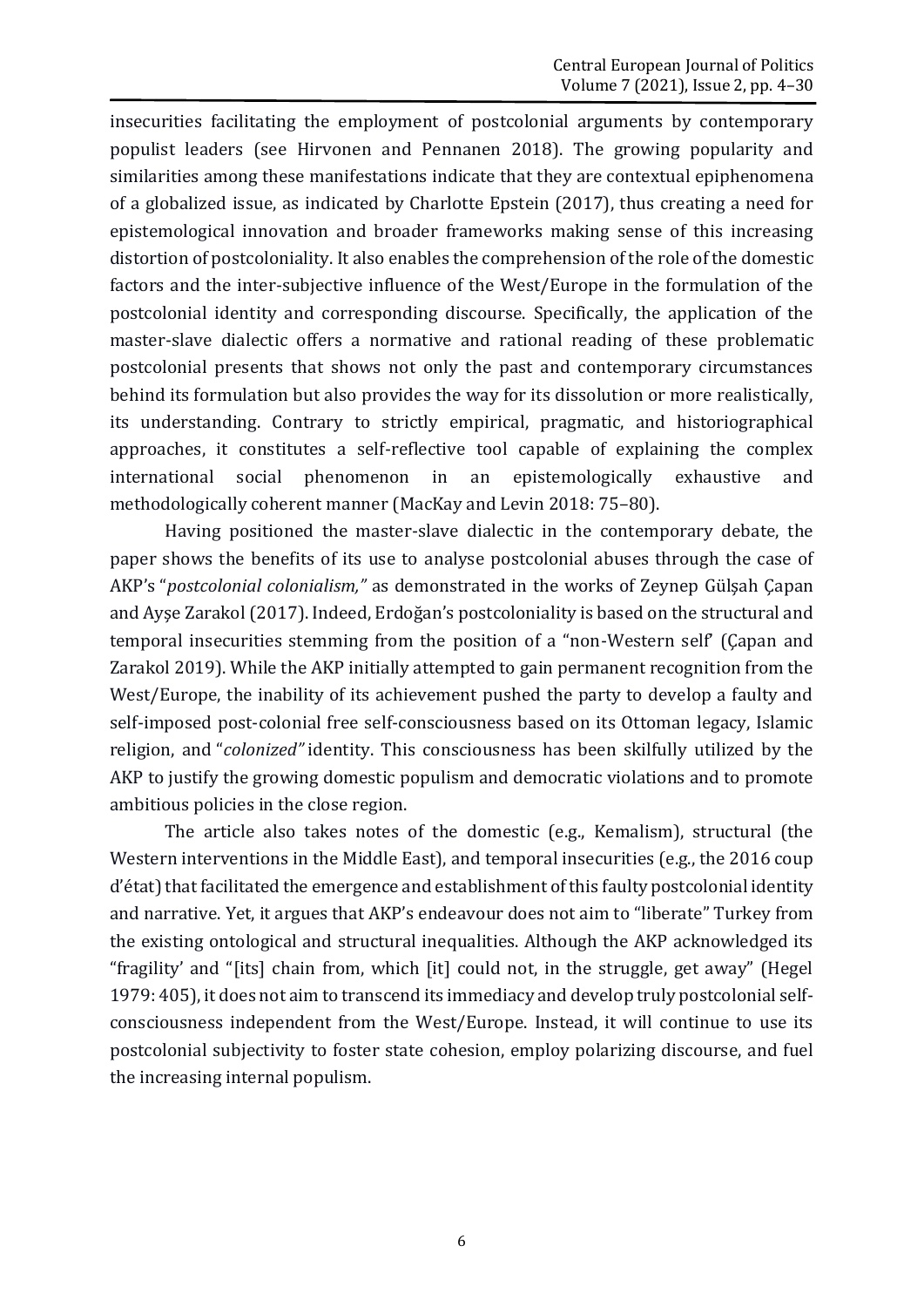## **2. The master and slave dialectic**

Before proceeding with the academic debate, the paper offers a brief overview of the Hegelian master-slave dialectic, which will be further elaborated in the case study. Contrary to David Hume's atomistic unity or Immanuel Kant's universality, Hegel considers that the process of knowing and formulating subjectivity relies intrinsically on the suppression or conquering of the Otherness. As such, in the first stage, each consciousness is mostly abstract and subjective (each self-consciousness sees itself as the measure of all things) and manifests the desire (*Begierde)* to collide with an external object to achieve objectivity (Hegel 1974: 426).

By *colliding* with the Other, each consciousness loses "its own self, since it finds itself as another being" (Hegel 1974: 426). As such, they seek to monopolize and sublate each other as they view the Other as an "unessential, negatively characterized object" (Hegel 1974: 426). However, this confrontation does not offer the permanent recognition necessary for the transcendence of immediacy and corporeity (*Lieblichkeit*) because it can only be achieved through a reciprocal recognition of "what they essentially are, namely, beings who are not merely natural but free" (Hegel 1974: 431). This reciprocity lies also at the core of the accomplishment of freedom and comprises the foundation of the masterslave dialectic. But, this willingness to overcome their own immediacy and that of the Other-self forces them also to a "fight of recognition [and universalism] (..) [and] a life and death struggle" (Hegel 1974: 433).

Given the destructive nature of the dialectic, the initial result of this struggle is a one-sided negation. This outcome induces a conundrum: while the one combatant prefers life and to retain his/her single self-consciousness, but he surrenders his/her claim for recognition; the other holds fast to his/her self-assertion and is recognized by the former as his/her superior (Singer 2001: 79). This uneven symbiosis is the second stage of the dialectic, where the master has transcended the barest immediacy and materiality and the slave has the role of the subordinate because of his inability to achieve the same (Hegel 1967: 433). Despite achieving the monopoly over the slave's consciousness and his/her recognition, the master cannot gain full self-consciousness due to the servant status of the Other. Instead, he/she chooses the immediate joy and rudimentary satisfaction offered by the slave's products and recognition. Nevertheless, by working (*Arbeit*) for the master, the slave transforms his/her own self (*Bildung)*, and, thus, becomes conscious of his/her own being (Hegel 1967: 435).

Eventually, each consciousness attains freedom and universal self-consciousness. Both the master and slave embody the two paths to freedom: the transcendence of egotism and immateriality (Hegel 1967: 436). By becoming identical with their subjectivity, the two consciousness enter the third stage of the dialectic, which is also its resolution. Interestingly, through mutual recognition, the two consciousnesses start to formulate a shared Universality (*Allgemeinheit*) and Reason (*Vernunft)*.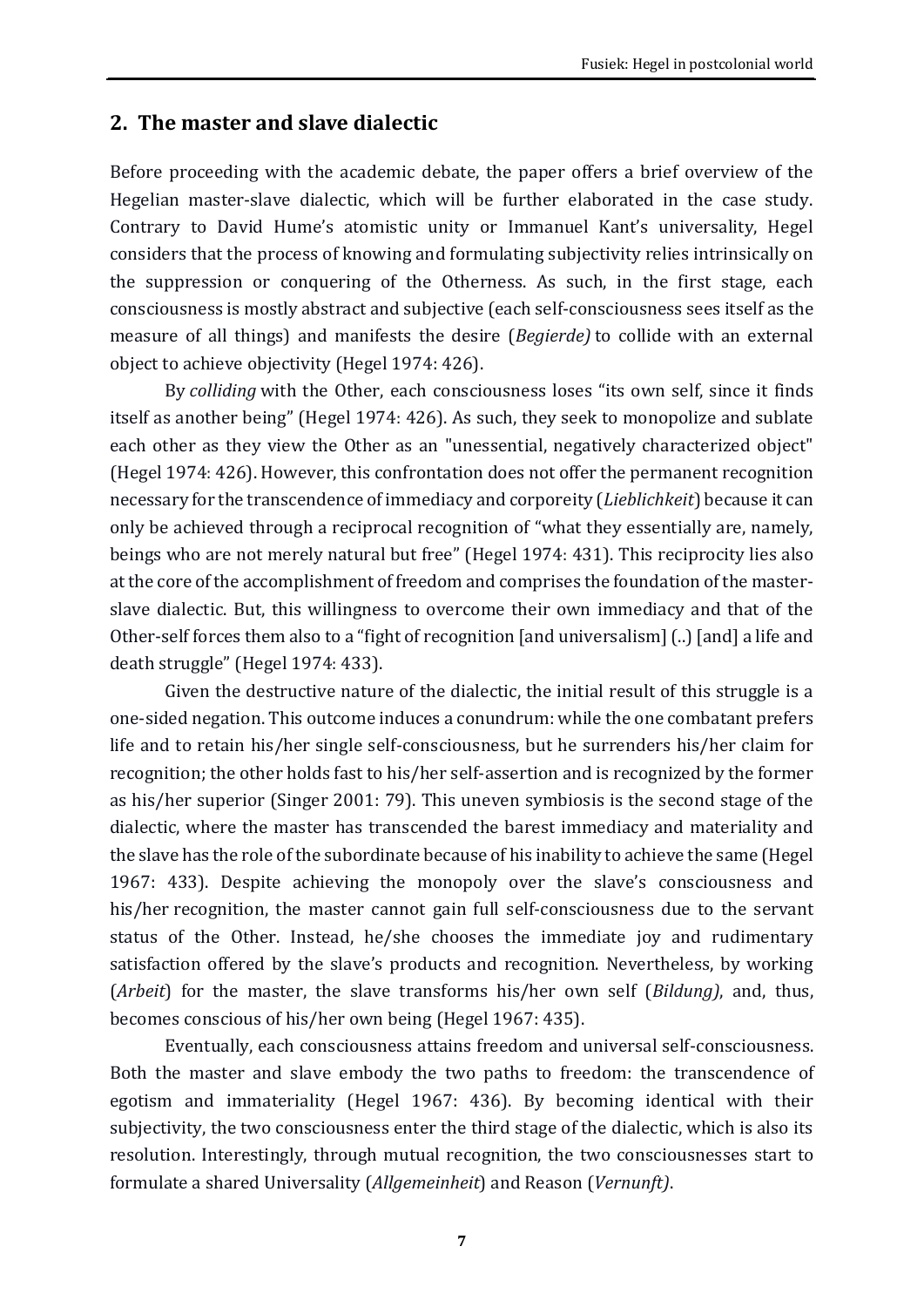## **3. The dialectic of the Western universalism and Empire**

The master-slave dialectic of Hegel has a vexed relationship with contemporary academia. Whereas prominent political thinkers such as Franz Fanon and Alejander Kojève have critically engaged with the concept to discuss issues of global history and colonialism, the emergence of poststructuralist and postcolonial criticism highlighted the intrinsically Eurocentric and totalizing mindset of the dialectic (e.g., the lack of positioning of Africa in the framework of the overall philosophy of history) and managed to paint it as deeply problematic and in need of reconstruction (see Said 1980; Prabhu 2005; Bernasconi 2003; Chakrabarty 2009; Moellendorf 1992). At the same time, prominent political thinkers started attacking the dialectical method itself or its components. Similar to the postmodernists, Karl Popper, one of the 20<sup>th</sup> century's most influential philosophers of science, criticized the Hegelian dialectic for its intrinsic historicism and willingness to put up with contradictions (Popper 1963: 335). In chapter 12 of volume 2 of "The Open Society and Its Enemy," he went to the extent to connect Hegelian dialectics with the rise of fascism in Europe by contributing to the identification of might and right, encouraging thus totalitarian modes of thought (Popper 1963). As such, it is not surprising the lack of dialectic analysis in the postcolonial canon and the overall exclusion of Hegelian-inspired frameworks in contemporary academia (Stone 2020).

In the last decades, a group of scholars has emerged seeking to do what Fayaz Chagani (2013), describes as working "through" Hegel, a movement that relies on both the revision and reintroduction of "*Hegelianisms"* within the modern context and academic debate. Set on the works of Franz Fanon and Alexander Kojève, scholars, including Vincent Descombes and Robert Young, have also recognized that Hegel's dialectic features at the centre of the fierce debates that are still raging within postcolonial and global studies regarding historiography, the nature of globalization, and the idea of universality (see Habib 2017: 140). This revival of dialectics in the field also affected other Hegelian associated notions, like the master-slave dialectic. The latter began to be viewed as a useful prism to make sense of exclusionary othering, especially in the postcolonial global order, present in the international and social institutions to maintain modern forms of oppression and power relations in the shared inter-subjectivity (Crossley 1996).

Scholars have also sought to apply the master-slave dialectic to address contemporary servitude, domination, and recognition issues (see Buck-Morss 2009; Cole 2014; Aching 2012; Kwon 2006; Maher 2014). Apart from that, the works of Alan Badiou (2017) and Andreja Novakovic (2017) have helped to further the understanding regarding the role of desire and participative cultural production (*Bildung*) in the formulation of master and slave's self and desires. Others, such as Shannon Brincat (2010) have proved that Hegelian dialectics can be shaped into a theoretical tool to study world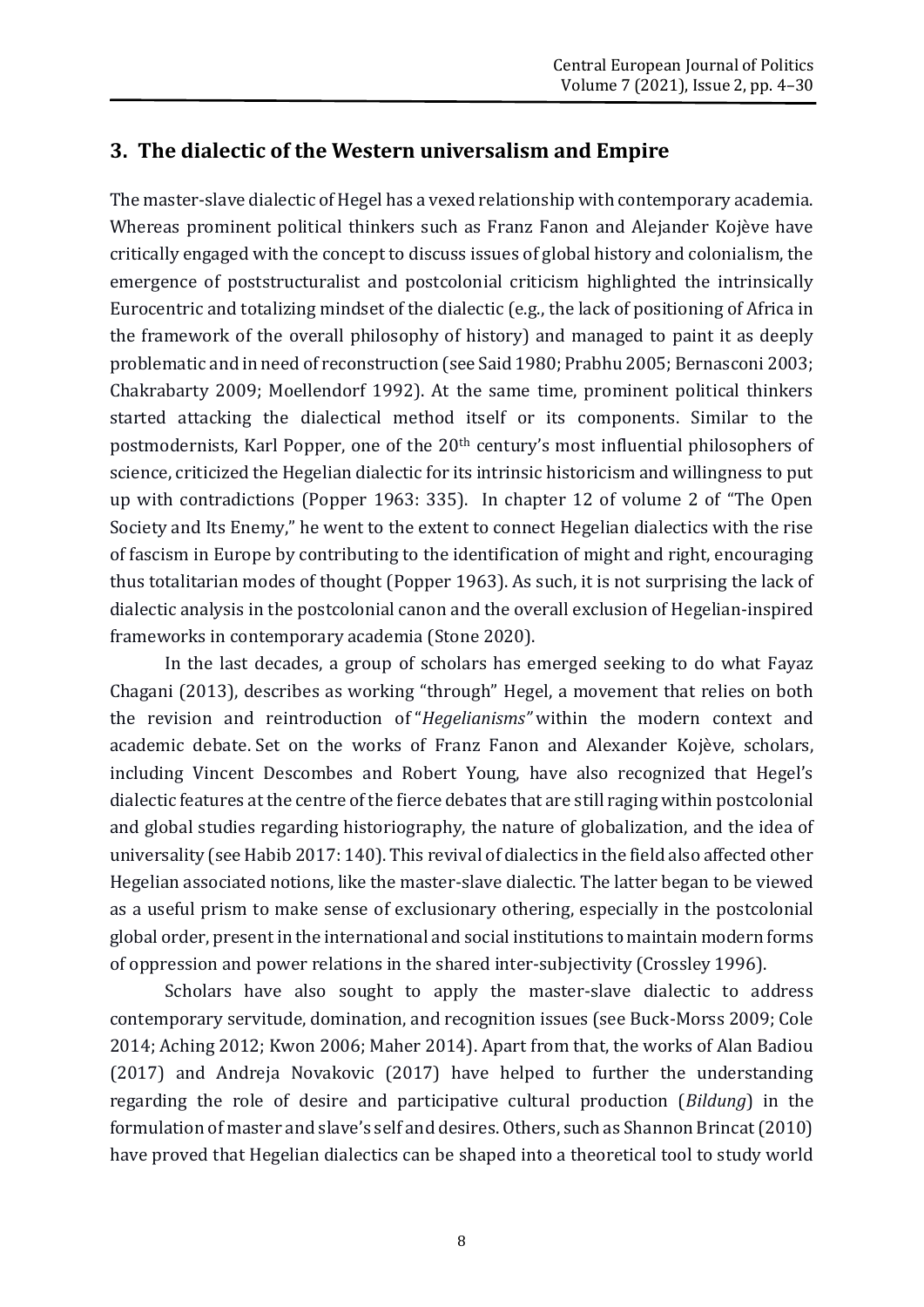politics, utilized more broadly in the discipline, and deployed critically as part of an emancipatory project.

In line with the aforesaid works, the paper aims to contribute to the academic debate by showing the benefits of a master-slave dialectic as a prism for the analysis of the contemporary abuses of postcolonial presents by populist leaders. Opposing solely pragmatic and empirical approaches, this theoretical framework offers a normative and empirical reading of this newly emerged phenomenon. Due to the binary basis of the populist use of postcolonial arguments (us-vs-them or enemy/foe distinction), the dialectic provides a truly postcolonial reading of the roots of this practice, which takes into consideration the roles of the systemic insecurities and the West/Europe in its emergence.

In parallel, it helps delineate the impact of domestic and external forces on the subjectivity and behaviour of the metaphorical *slave*. It also offers a framework that explains why these postcolonial abuses find fertile ground in the population by showcasing how populists exploit the ontological and temporal insecurities, stemming from this dialectical relationship, to establish a worldview where the West/Europe serves as the enemy. Within the context of the case study, it could offer interesting insights and answers to questions like: *Why did the Turkish model fail? Why has Turkey reintroduced elements of a pre-colonial subjectivity? Why is Turkey targeting the West/Europe? Nevertheless,* it is important to note that the paper does not argue for a totalizing theory and explanation of Turkey's abuses of postcolonial presents; instead, it recommends a Hegelian prism, which can contribute to a better comprehension of the phenomenon and act supplementary to other similar studies (see Çapan and Zarakol 2017, 2019).

### **4. Method and structure**

The paper uses a case study to test qualitatively whether empirical evidence support (or does not support) a theory's proposition (Dul and Hak 2007). As the goal of the research is to present the advantages of the induction of the master-slave dialectic in postcolonial studies, a single case study will help to demonstrate the utility and possible shortcomings of such an approach when examining a specific and new phenomenon like the abuse of postcolonial presents. Notably, this reflective tool does not seek to offer a grand theory but only investigates the praxis and forces behind the emergence of this "*postcolonial colonialism."*

Contrary to the "theory-first" approach, this research adopts a dialogic engagement between theory and case study. The rationale behind the selection is twofold: a) theory infuses all the aspects of the research, including identification of the case or the presentation and interpretation of findings; b) the case study can have implications for the development of the theory (Rule and John 2015: 7). Indeed, the master-slave dialectic is a dynamic and reflective tool that relies on a constant backward and forward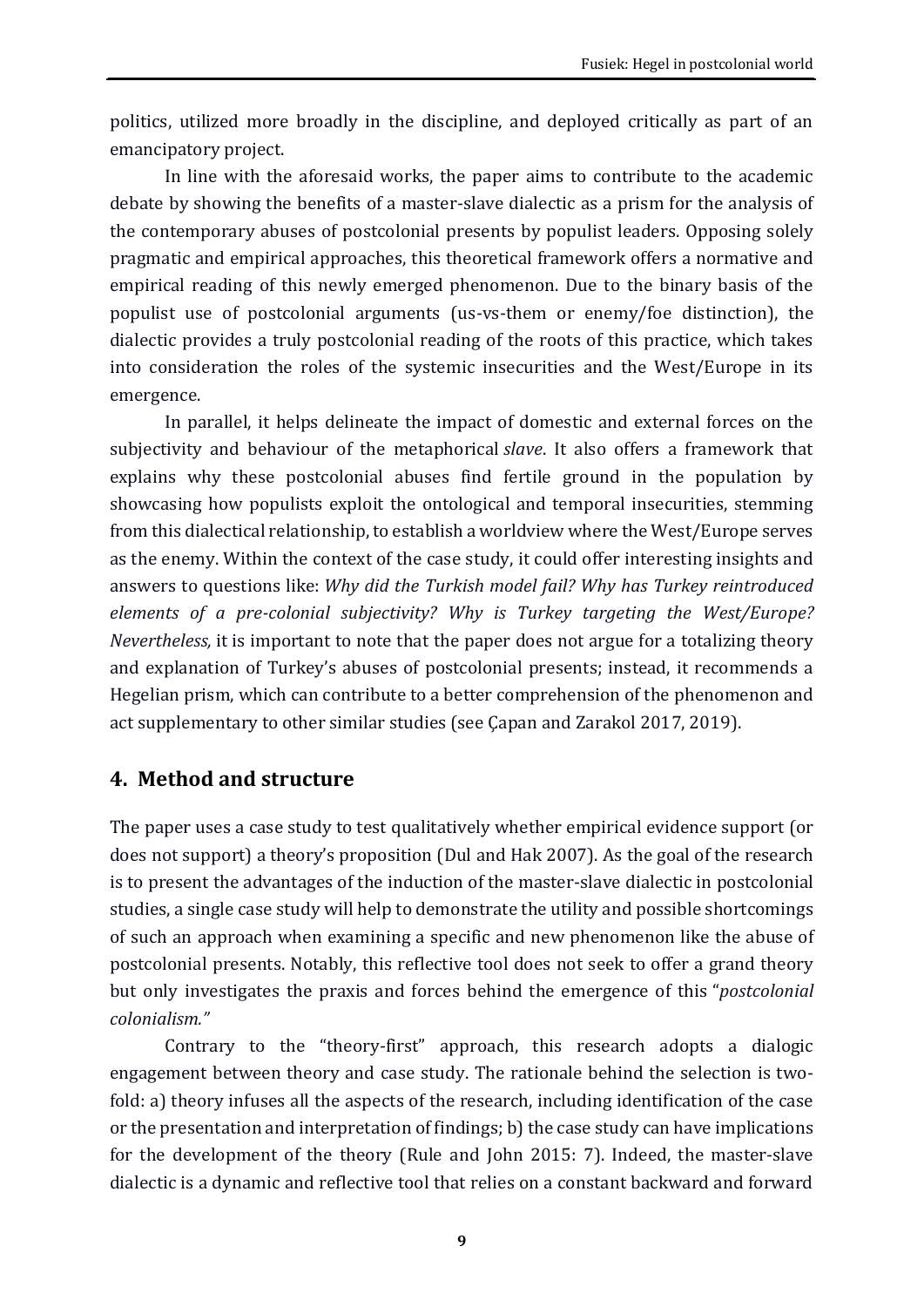motion between the master and the slave. As such, a dialogical approach achieves to present simultaneously the case study itself and the findings contrapuntally to the theory itself, thus offering a contextually sensitive and theoretically astute framework.

When it comes to the structure, it is rather straightforward and defined by the theoretical framework used in this research. Considering that Hegel divides the masterslave dialectic into three stages, the paper follows the same rationale behind the analysis of the case study. Specifically, the dialectic has three stages of development: 1) Desire, where self-consciousness is directed at things other than itself; 2) Master-slave, where the self-consciousness is directed at another that is unequal to itself. Although there is a third stage, this is not the case for the phenomenon of postcolonial abuses. As the paper shows, the inability to achieve the third stage is abused by the authoritarian populist governments which instead, seek to prolong the master-slave dialectic and benefit from this relationship on both the domestic and external levels.

### **5. The roots of Turkey's postcolonial anxiety**

Historically, Turkey has never been colonized by European powers. However, as Zarakol (2011) highlights, the uneven relations between the Ottoman Empire and the Europeans parallel colonial dynamics in many ways, from the nineteenth century onwards. After the end of World War I, being colonizable and perfect for expansion to the East, the previously Ottoman territories stirred up antagonism among the contemporary great power and their allies (Britain, Italy, Greece, and Russia). The imposed subaltern identity and the danger of permanent occupation resurfaced Turkey's pre-existing ontological insecurities, hence prompting internal forces led by Mustafa Kemal (later Atatürk), the leader of the Turkish National Movement, to try to stop the state's partition in 1919 (Zürcher 1993).

After a two-year war, the Turkish forces managed to defeat the forces sent by allies in the Turkish War of Independence and compel them into accepting the creation of the secular Turkish state in 1923. Interestingly, Kemal used anti-colonial as well as antiimperialist arguments targeting mostly the British forces to fan winds of solidarity (Zarakol 2011: 125–135, 148). This discourse positioned the occupying forces as the *Other* which is a negation of the Turkish subjectivity and needs to be overcome, hence setting the foundations for Turkey's postcolonial anxiety. Although these verbal attacks did not last long, it was the first indication of Turkish problematic relations with its Otherthe West.

Soon after its creation, Turkey began to present the country and Turks as European, white, and modern while de-emphasizing the similarities between Turkey and other countries under colonial or mandate rule (Zarakol 2011: 141–159). Seeking to join the international community, Kemal began to construct a new identity for the newly emerged Turkish state, one that could guarantee the survival and the recognition of the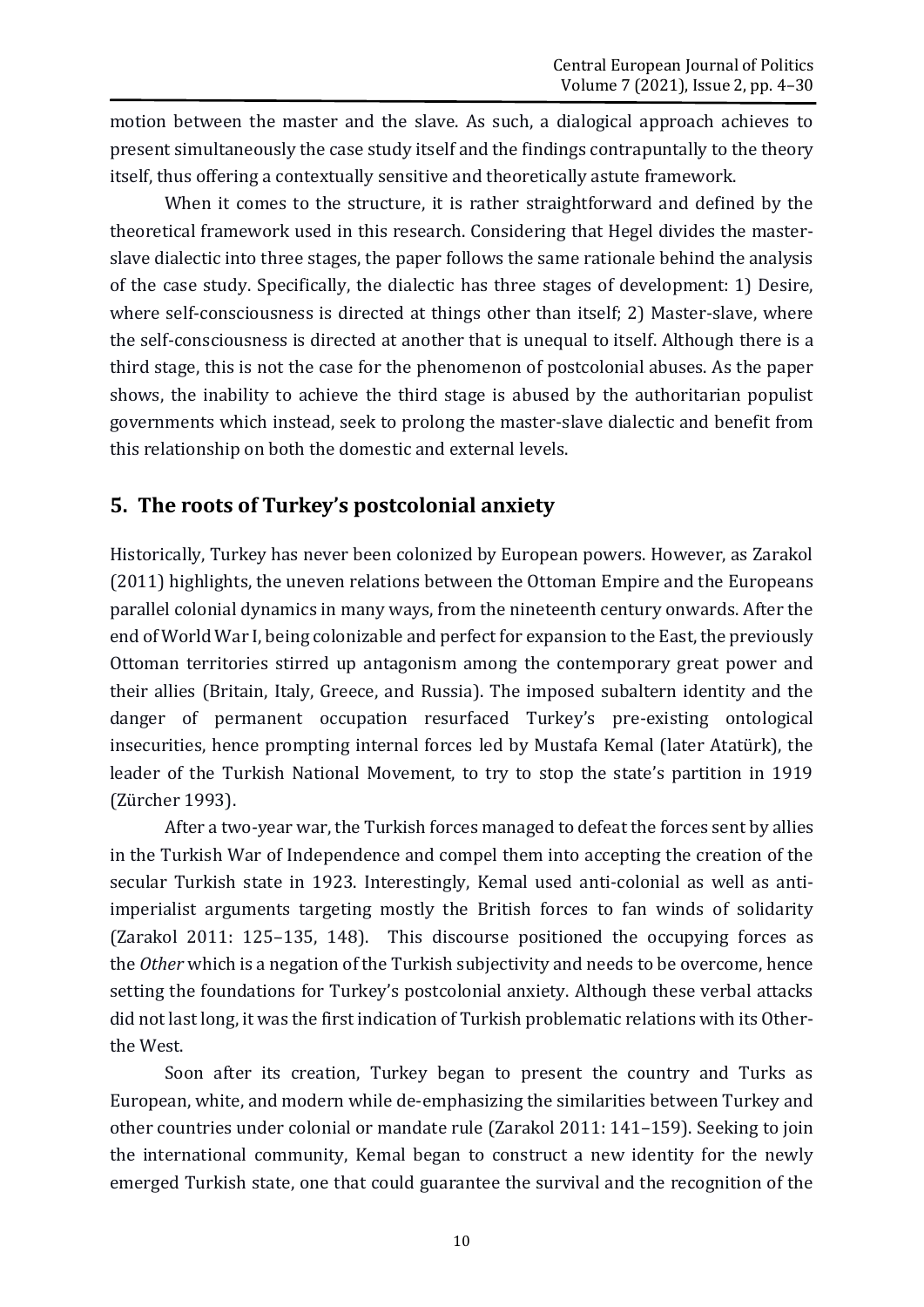European powers (Çağaptay 2002, 2004; Uzer 2002). As such, on the domestic level, he decided to replace the pre-existing subjectivity with *Kemalism*, a synthesis of European and Ottoman elements. Given the divergences between European secularism with the Ottoman "*milets"* structure, Kemal focused on a selective synthesis favouring an enforced Westernization and secularization of Turkey. Kemal's revisionism relied on attacking the old Ottoman order and introducing a series of reforms based on the six main principles namely republicanism, populism, nationalism, laicism, statism, and reformism (Alaranta 2011: 8). This revisionism is a typical example of "*false monolithic modernity, whereas the "conservative democracy" of moderate Islam represents a supposedly more mature, pluralistic approach to modernity"* (Alaranta 2017).

Kemal's efforts eventually proved capable of establishing both a new Turkish identity recognized by the West (see: the serious proposals for including Turkey in the League of Nations Mandate system) and Turkish inter-subjectivity in the international global system, stuck in the duality between East and West. Yet, despite its initial successes in bringing Turkey closer to "Western modernity", it did not manage to spur Turkey into the Western sphere of influence in the end. This development caused an internal crisis regarding Turkey's identity and forced the political elite to question its Western affiliation, thus paving the way for social and cultural projects challenging the secularist "*Kemalism"* proposed by the old subject class (Onis 1995). It became apparent that Kemalism did not manage to negate the pre-existing Ottoman/Islamist consciousness, which was radically sublated to accomplish the main Kemalist ideology. Hence, Turkey experienced the resurfacing of the Ottoman legacy and the "*Islamization of the nation" at the beginning of the 1990s* (Karakas 2007: 2).

The resurgence of Turkish fundamentalism and the re-induction of Ottoman elements in the political, cultural, and social domains of Turkish society is referred to as Neo-Ottomanism.<sup>2</sup> The forbearers of *Neo-Ottomanism* were the 8th Turkish President, Turgut Özal (1989–1993), and the academic Ahmet Davutoğlu, who would later become one of the architects of the modern foreign policy and claimed that Turkey is destined to become a regional hegemon, merging geographic determinism with cultural agency and Turkey's historical experience (Davutoğlu 2001). *Neo-Ottomanism* was supported by robust Islamic sentiment and discourse that proved to be beneficial for the integration of religious movement in mainstream Turkish politics and the emergence of politicians with strong Islamic backgrounds, such as Erdoğan (Yavuz 2003: 62). Interestingly, the crisis of Kemalism coincided with the collapse of the Turkish Western/European perspective, hence unveiling the dialectic relation between the two political and ideological entities (Kadıoğlu 1998: 55).

**.** 

<sup>2</sup> While external interpretations of Neo-Ottomanism are reduced to a euphemism for Turkey's increasingly "anti-Western" political orientation, this is not entirely the case as is phenomenon has little to do with the West and reflects much more about the emerging ideological model in Turkey.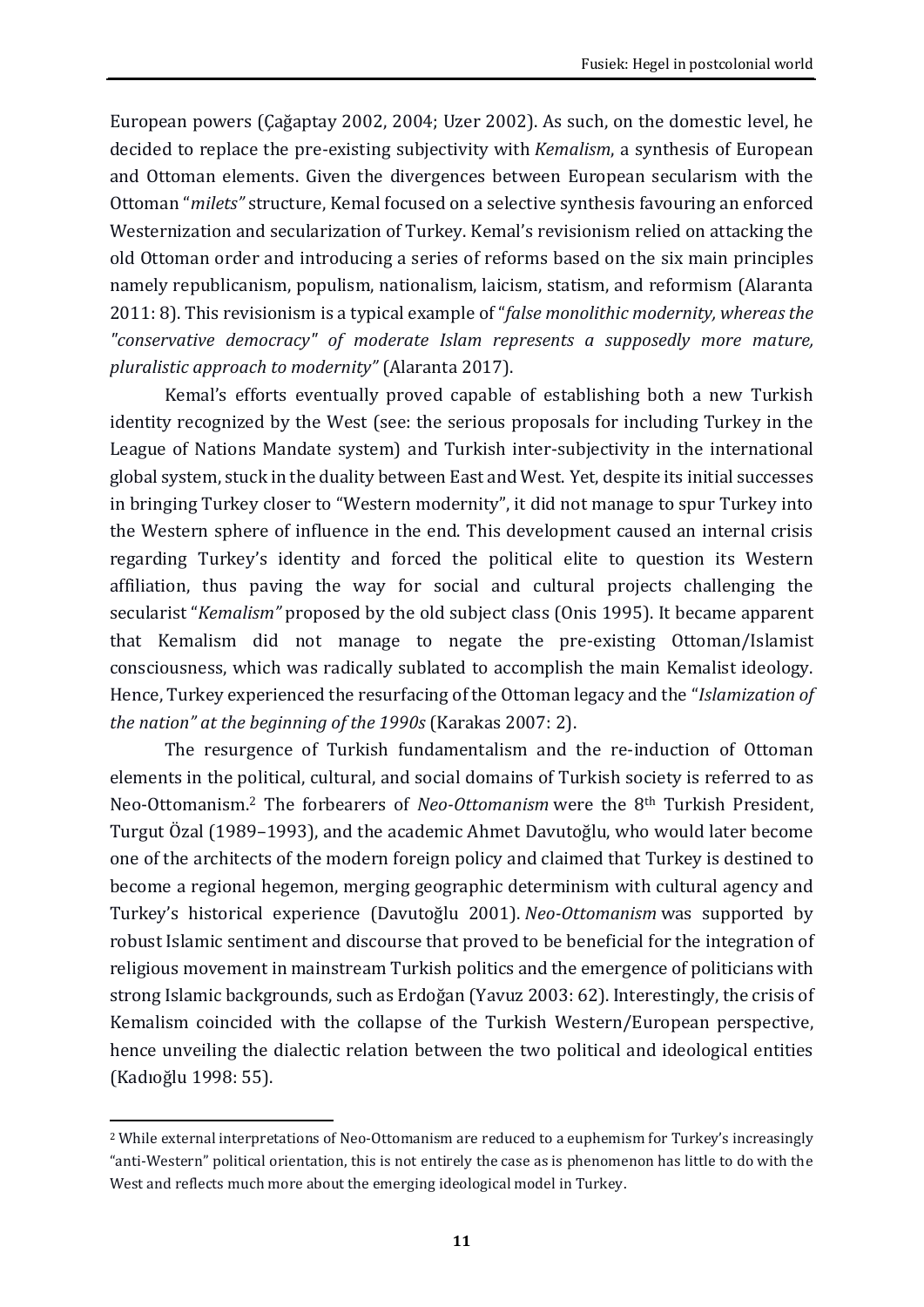The end of the Cold War further accelerated Turkey's turn from the West/Europe as the state found itself not able to escape the ambivalent relations: the West/Europe continued to view it more as a bridge between the East and the West and less like a participant in the liberal Western order (Ahiska 2010: 16). The realization that the collision between two autonomous selves (Eastern and Western identities) can be only overcome by moving from one to the other (from the East to the West) and leaving behind what is traditional to become modern, resulted in a growing resentment towards the West (Ahiska 2010: 18). This "anger" fuelled the pre-existing ontological insecurity of Turkey, which started experiencing again its subaltern identity. It also set the fundamentals for the enemy/foe relation and a worldview based on rejection and emulation of the West/Europe that Erdoğan has brilliantly utilized for his rise and eventual populist abuse of postcolonial presents (Zarakol 2019: 271–272).

### **6. AKP: The first term and the moment of reflection**

Founded just a year before, the AKP accomplished to utilize the Turkish population's resentment against the governing bodies amid the 2001 financial crisis to sweep the 2002 elections (Yimaz 2018). The party took the reins under the leadership of Abdullah Gül, with the party leader Erdoğan being disallowed to serve in parliament or as prime minister due to a 1998 conviction (a constitutional amendment in late 2002 removed this obstacle). For the Turkish population, the AKP signalized a positive change from the stagnated pre-existing political order. As Çapan and Zarakol (2019: 273) point out, the AKP was "*supposed to have reconciled democracy and Islam, capitalism and conservatism, progress and tradition, overcoming the binaries that created dissonance for the modern Turkish identity throughout the twentieth century."* In lieu of the old Kemalist order, the AKP would make Turkey a regional power and guarantee the respect of the international community. Nonetheless, although its reformist Islamic roots (e.g., its core was formed by the Islamist Virtue Party), it avoided challenging the pre-existing longstanding secular Kemalism during its first term. Instead, it continued to act in line with its image of a moderate Islamist party and merge between tradition and progress, which initially led to its election (Cornell 2008).

AKP's win caused ambivalent reactions in the West: while others perceived it as the manifestation of the will of the Turkish population, others feared the end of Turkey's Western orientation associated with the pre-existing Kemalist political order (The Economist 2002). These concerns were soon dismissed when the party proved to be more pro-Western than the Kemalists themselves. Despite the previous anti-Western and national discourse in 2001, the big internal economic problems and the need for external funding (mostly from the United States) pushed the AKP toward the adoption of a more pro-Western, pro-American, and pro-liberal economy stance (Zağliyan‐İçener 2009). Indeed, during the first term, the AKP began talks with Europe regarding Turkey's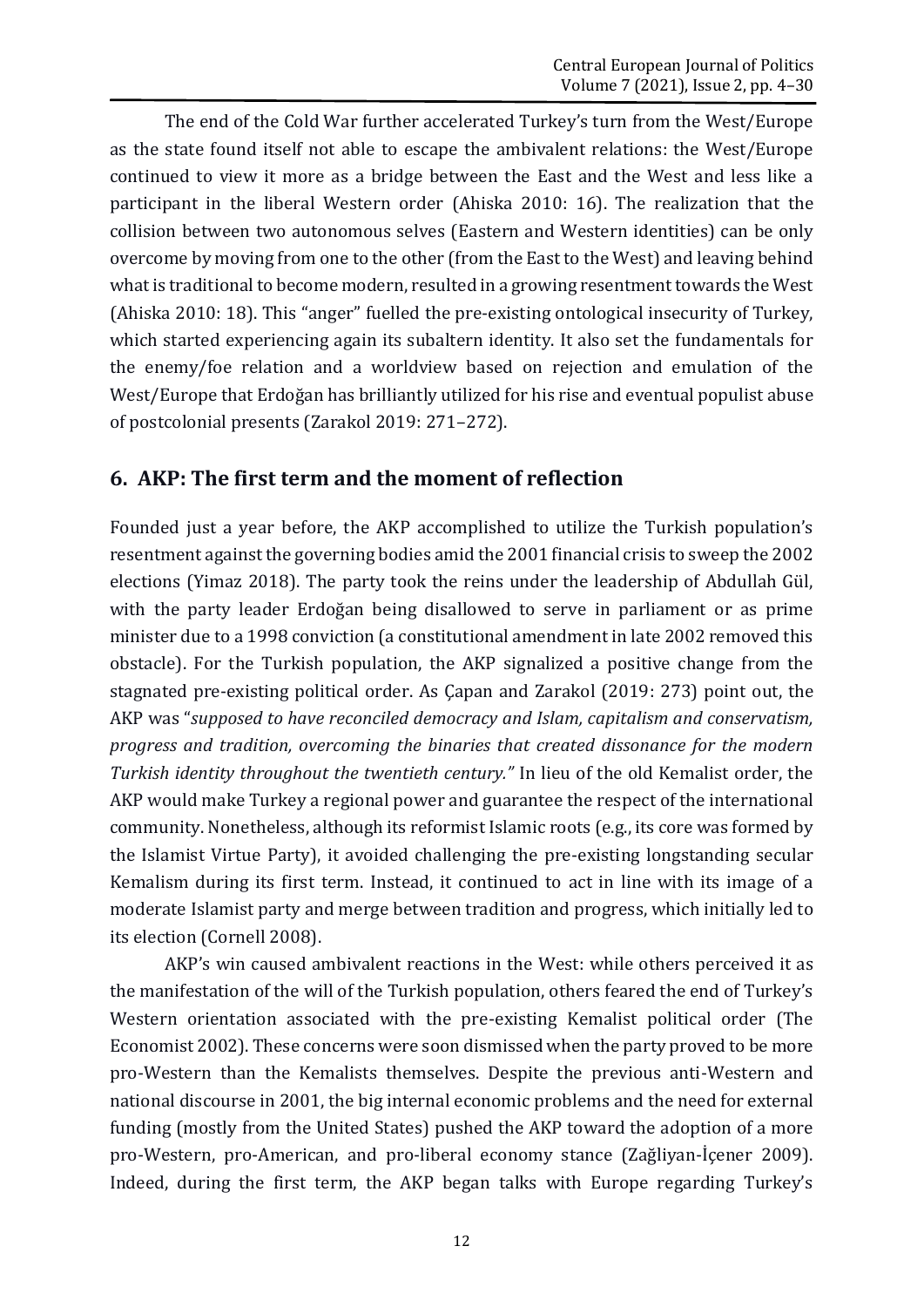accession to the European Union (EU) in 2005. This disruption with its prior nationalist discourse resulted in Turkish secularists accusing Erdoğan of selling Turkey out to imperialism. Indicatively, in 2007, one of Turkey's best-selling books was titled "*Moses' Children"* and it declared Erdoğan to be a "crypto-Jew" colluding with the Elders of Zion (Akyol 2015).

From a Hegelian perspective, the AKP's moderate approach could be interpreted as its *reflection stage* (*Widerschein*). Similar to Kant, Hegel considers reflection as logic's opening out to nature and the shift from the finite to the infinite (Miller 2019: 202). The object's capacity thus to be conscious of some external object as something distinct from oneself requires the reflexivity of self-consciousness (Casteneda 1989: 90). In other words, to enter the dialectical process, the object (AKP) needs to understand what it is and what separates it from the other (Kemalism and other regional powers). Hence, the AKP needed to develop both a new subjectivity and narrative for its approach to international and regional affairs, but always different than the Kemalist pre-existing one.

This task posed a challenge for the party, as it enjoyed neither absolute legitimacy nor the means to proceed with policies matching its revisionist discourse (see Onis 2006; Oğuzlu and Özpek 2008). Being a newly founded and relatively unknown party, AKP lacked both the authority to push forward forcefully its policies and mandate from the Turkish people. So, it had to rely on balancing and *satisfying* the internal and external elements (Hegel 1967: 344). For (the then) Turkey, this satisfaction relied on the attainment of economic resources, popularity, and disruption from the *a priori* pathological elements (Hegel 1967: 302). Hence, the AKP continue to criticize Kemalism for its "unhealthy" affiliation to the West, but at the same time, it ingested the values and practices of West/Europe to become finite (see Özel 2015).

Such interpretation could also explain the AKP's approach to internal Kemalist elements. The party's tolerance could be interpreted as a means for the construction of subjectivity through a conceptual differentiation between reflexive self-differentiation and undifferentiated identity constructed as a "difference from difference" (Werner 1970: 183–194). Putting it simply, Kemalism served the AKP as the Other, necessary for the construction of a new-found and divergent identity and modus operandi for Turkey and the party. Yet, the attainment of freedom is not in a Fichtean manner trapped by one self's subjectivity; instead, it comes with social struggle and reciprocity. However, as another crucial and controversial German philosopher and Hegel's successor, Carl Schmitt highlights plurality leads to antagonism and conflict (Schmitt 2007: 44). Hence, being part of the Turkish state governance and identity, the AKP would eventually end up portraying Kemalism as the Other that it needs to overcome.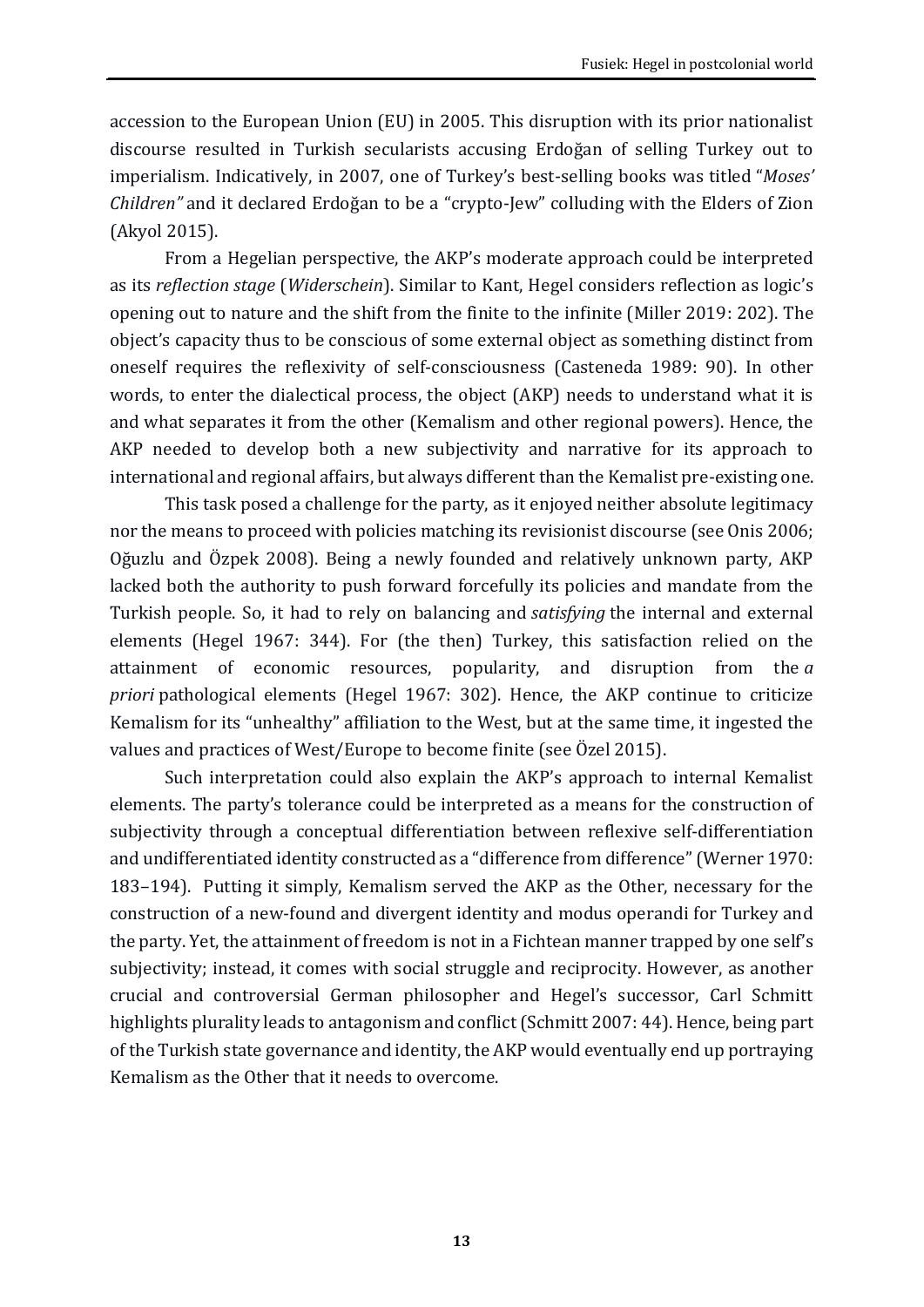#### **7. First stage: Desire and the first encounter of the two consciousnesses**

The first stage of self-consciousness is desire (*Begierde)* whereby the consciousness (upon its formulation) is directed toward some external object to satisfy its appetite for recognition (Hegel 1974: 426). Being merely an abstract, the consciousness archives objectivity by taking possession of the object and consuming it, thus making this stage "destructive and selfish." To transcend their immediacy and corporeity (*Lieblichkeit*), the two beings meet to gain the required recognition of another independent existence: however, they become aware that they can only be for themselves and seek monopoly and certainty of oneself (Hegel 1974: 431). Still, a subject achieves self-consciousness through the bringing of the other under its control, or in Hegel's words *by "sublating this other that presents itself to him as self-subsistent life*" (Hegel 1967: 109). As such, the two consciousness perceive the Other as unequal and negative objects and seek to manipulate them to achieve certainty through sublation.

As desire forces the subject out of itself into the world to become conscious of itself, it is important to locate the point that set AKP's desire in motion, thus initiating the dialectic process. The paper argues that it was the attainment of legitimacy that enabled the monopolization of authority by the AKP. In 2007, the party won the elections and secured the mandate from the Turkish population for the continuance of its policies. AKP's higher degree of legitimacy and internal recognition translated into a more ambitious and revisionist second term. Not surprisingly, after 2007, the AKP sought to consolidate and monopolize the power through the adoption of political reforms weakening rival political institutions and Kemalist elements in the governance while targeting the "*fourth estate"* and the military by jailing military officers, journalists, and opposition lawmakers (Somer 2017: 1030; Ekim and Kirisci 2017; Rodrik 2011: 99–108).

Contrary to the past, the party did not require *Kemalism* to become finite or define itself; instead, it began to view it as an unequal and negatively characterized object that needed to be sublated. Despite the initial co-existence, this development was inevitable: being both different, the Other is always going to be either an enemy or a friend as the Other is different than the subject itself (Schmitt 2007: 26.). In the case of the AKP, the overwhelming recognition and support, given by the Turkish people, enabled it to rise above its "*corporeity"*, supersede the Other to be "for itself", and eventually, gain the monopoly over Turkey's governance (Hegel 1967: 429–431). Hence, it is not surprising that following another win in the elections in 2011, the AKP's efforts become even more prominent as it began to replace officials in crucial points of the governance with pro-AKP elements.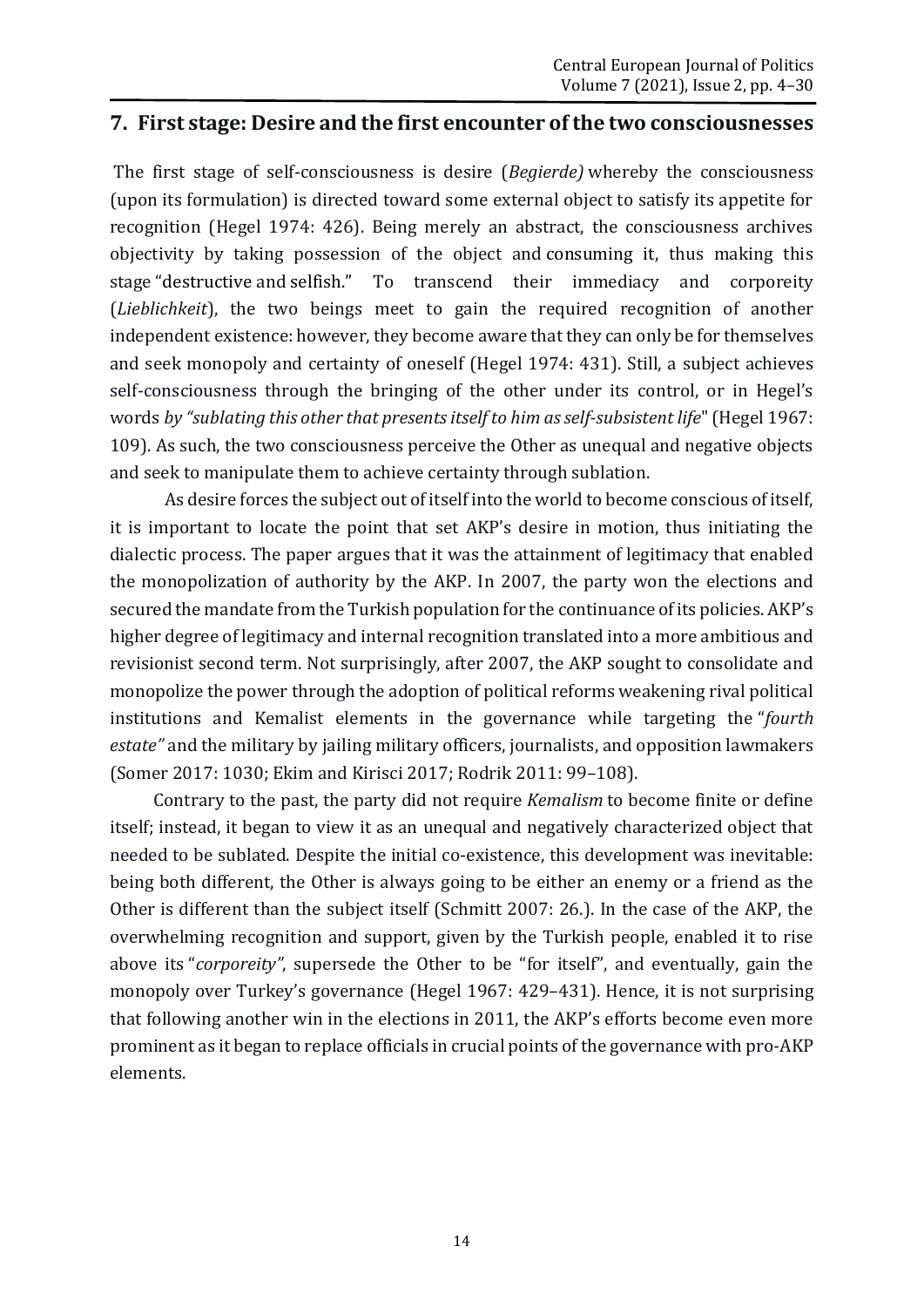#### **7.1. First stage: Creating new subjectivity for Turkey in the international system**

On the external front, Turkey began to create a new subjectivity to support its objective goals. Indicatively, the creation of subjectivity and then, its identification with the object is an important prerequisite for freedom. When it comes to the subjectivity itself, it is produced through the sublation and negation of the consciousness with the Other and it constitutes the identity of the object in relation to and with the other consciousness (Hegel 1967: 431). This leitmotif is also visible in the process of national branding and the creation of competitive identity in the contemporary international system. As Browning and Oliveira (2017: 481–501) indicate, the states create new subjectivities to attain recognition from other countries and as a tool of state-cohesion, ontological security, and (self-) esteem in an unfolding anarchical state of affairs. This seems to be the case for the post-2008 Turkey's interest-based approach to its foreign affairs, described by Tank Oğuzlu (2011) as "Turkey-centrism." Contrary to Kemalist dependency on the West, the AKP started to push for a different narrative questioning "*the idea that Turkey is a mere tool for the materialization of Western security interests in other locations"* (Oğuzlu 2011: 981). Pushed by desire and the internal legitimacy and having transcended its ontological and material insecurities (see Onis 2006), Erdoğan confronted the Western imaginary of Turkey as a vessel and a bridge for Western interest and instead, strived for relations with the Europe/West on a more equal footing (Oğuzlu and Ozpek 2008: 991–995).

The AKP's newfound subjectivity was created through sublation and manipulation of the other's consciousness (the West/Europe) for its transcendence. An excellent example of such an endeavour is the re-emergence of the "Turkish model" during the occurrence of the Arab Spring. *Since its appearance in 1991, this model represented* the sublation of Western elements (such as economic liberalization, constitutionalism, and membership in European institutions) into a contemporary Islamic setting, supported by claims of Ottoman heritage (Kalin 2011: 18–21). The aspect of manipulation was located in the conundrum: on the one hand, Turkey's attractiveness stems from its membership and "*reflection"* in the Western sphere; on the other hand, it has a Sunni leader, different from the other Western players in the region, that considers Islamist states and parties as "reactionary" powers. So, the AKP sought to utilize the existing pluralism to portray itself as an ally to nations and communities with different identities and policies, a dichotomy that was doomed from the start (Fairhead 2017: 39–54).

Surprisingly, the AKP's model found initially a lot of success and enjoyed the support of Western institutions and local entities, even though AKP's cautious rhetoric about the model itself (see Shlykov 2018). The reformers in Egypt, Jordan, Libya, Morocco, Syria, and Tunisia, often cited Turkey and the AKP as models (Kenyon 2012). Moderate pro-Islamic political movements across the region started using Erdoğan's party "justice and development" in the name of their parties: for example, Justice and Development Parties sprang up in Libya and Tunisia. At the same time, the West started using Turkey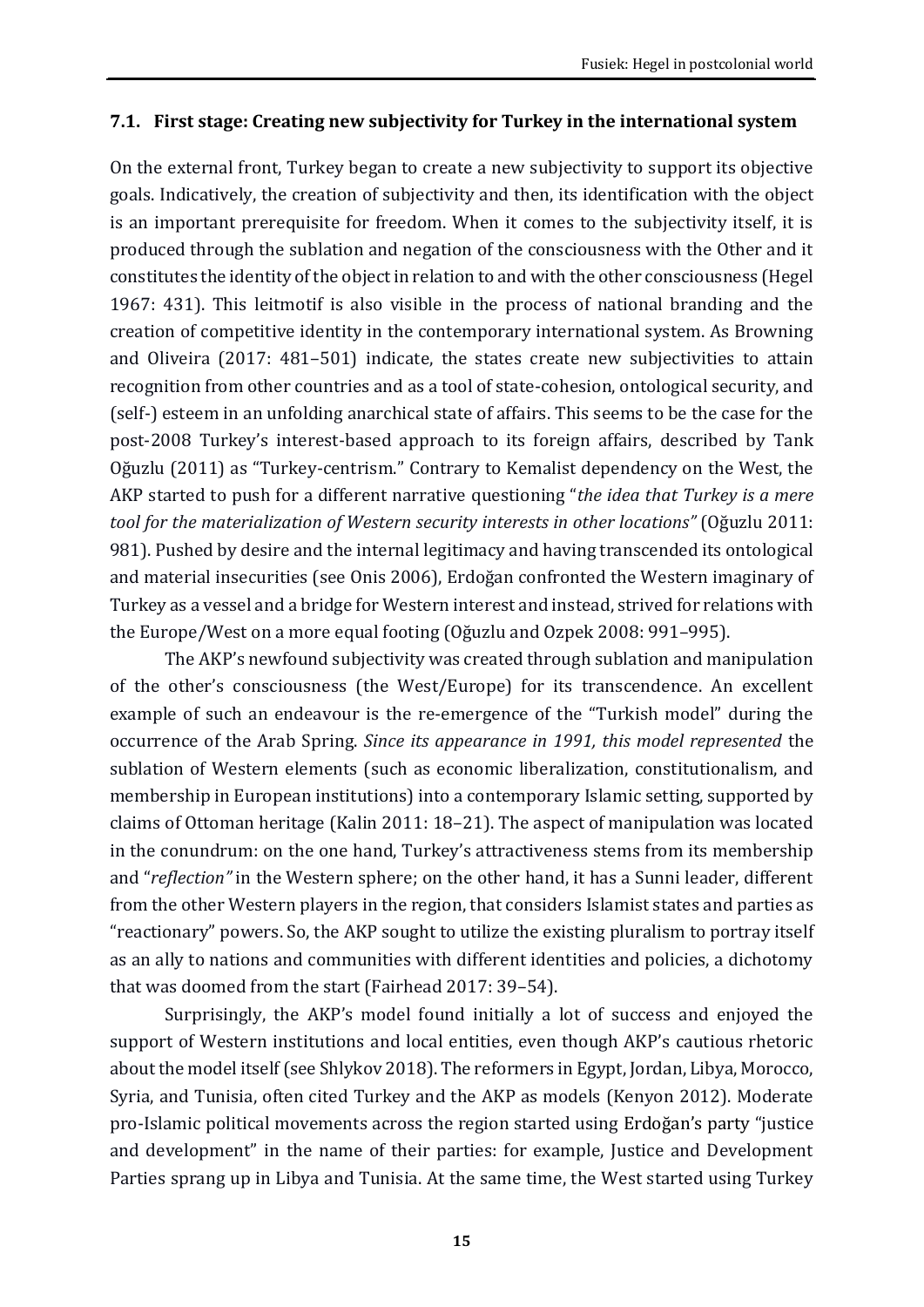as an example: in 2011, US President Barack Obama stated that a secular democratic Turkey could pose a model of development for other Muslim countries in the region (Corriere della Sera 2010). As such, the AKP began to pursue a transformative foreign policy in its region that similarly to the EU targeted to contribute to regional integration and interdependence (Ülgen 2011: 27).

The West/Europe played a crucial role in Turkey's newfound subjectivity.<sup>3</sup> Apart from the foreshown legitimacy, the changing dynamics of the international system contributed to Turkey's proactive foreign policy. In the post-9/11era, the Western liberal order experienced a series of events that challenged its pre-existing monopoly of the 1990s, hence unravelling that in lieu of Francis Fukuyama's statement, liberalism was not the end of history (Rockmore 2006: 281–298). For example, during the second term, the AKP saw the retreat of the US from its region and a global economic crisis that almost put an end to the European project. These crises not only challenged the Western identity and knowledge of itself but also resulted in the re-emergence of negating and sublating view of the Other (represented by the Middle East). The latter began to be manipulated by populist and authoritarian leaders to denote the benefits of Western values and offer a temporary perception of cohesion (e.g., narratives of clash civilization) (see Ryan 2019). It also contributed significantly to AKP's increased efforts to ascend Turkey to the Western sphere by creating a partially Western identity; a "modus operandi" similar to Kemal's praxes in the first years of the formation of Kemalism.

As such, the AKP applied to join the EU, on the one hand, and invested in the strategic relationship with the United States and NATO, on the other hand. However, the failure of its Westernization, the internal repressive reforms, the further Islamization of politics, and the lack of recognition as an equal and ally by the West/Europe (e.g., the 2007 end of the accession negotiations with the European Union) initiated a period of political de-liberalization in Turkey (Kramer 2006: 24).

### **8. Second stage: Reaction and death struggle**

The end of the dialectic's first stage found the AKP seeking to transcend its objectivity through the formulation of new subjectivity (Turkish model) relying on the sublation and manipulation of elements of the Other. This subjectivity was supported by the Turkish population, the West/Europe, and other regional states, thus providing the AKP with the legitimacy to revise the pre-existing Kemalist elements, seek a more active foreign policy, and impose its subjectivity domestically. However, as foreshadowed in the previous

**<sup>.</sup>** <sup>3</sup> Inspired by the work of Oleksandra Seliverstova (2015) and her concept of *Imaginary* West, the paper refers to West as the imaginary construction of the West within the discourse of the populist based on geographic, cultural, and socio-political distinctions (e.g., the division Islam-Christianity, South-North, developing and developed countries).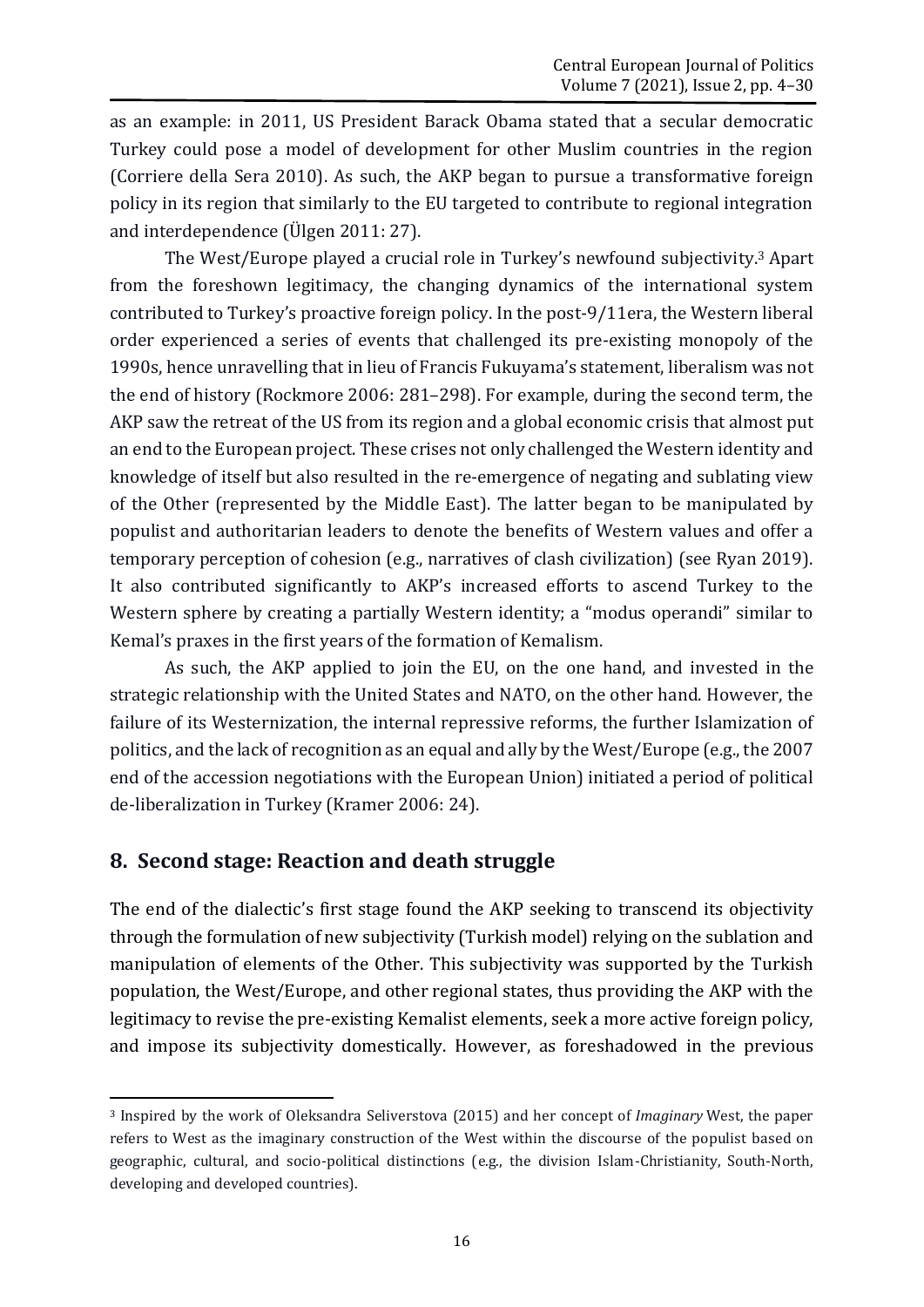chapter, the AKP soon confronted serious obstacles to its ambitious agenda, which can be better understood by Hegel's master-slave dialectic.

In the second, stage, Hegel argues that although achieving a degree of freedom, the consciousness needs to be recognized by another ego, another human self in which it confronts itself (Hegel 1967: 428). Pushed by desire, the subject is forced out of itself into the world and the confrontation with the other consciousness. For the philosopher, this confrontation occurs in the natural state, whereby human beings motivated merely by survival, compete for food, shelter, and resource. Notably, Hegel's metaphor of the natural state coincides with the notion of anarchy used in the field of International Relations to describe the lack of any supreme authority or coercive power to enforce the law or order of international politics (Milner 1991: 67–69). For Hegel, the state of nature is synonymous with confrontation as when there is no law, there is war (MackKay and Levin 2018: 80–85). This is also the case for the two consciousness in the dialectic, which are positioned in the natural states are pushed towards a fight of recognition [and universalism] (..) [and] a life and death struggle (Hegel 1967: 433). In this death struggle, each consciousness locates its limits through the extortion of itself to a maximum effort.

#### **8.1. Second stage: The progressive diminishment of the opposition**

Following the initial upsurge of the Arab Spring, the reformist movements in Libya, Syria, and Yemen quickly worsened, new major powers like Russia and China got involved in the conflict, and the West/Europe proved highly inefficient in pre-empting the violence among domestic actors, often supported by rival Arab regimes. Despite the initial popularity of Turkey's "Turkish Model", the country was soon marginalized from the shaping of region balances and policies by the great powers. This shift could be understood from the prism of Hegel's concepts of Permanence (*Selbständigkeit*) and Impermanence (*Unelbständigkeit*): the former refers to a lasting, always existing, ceaseless, and without stopping, recognition; the latter means a temporary or not lasting recognition. For the philosopher, freedom is possible only through permanent recognition. Hence, the initial success of AKP's foreign policy and Turkish model can be interpreted as a temporal recognition.

For AKP, the lack of permanent recognition as an equal by the West/Europe and other major powers resulted in the emergence of pre-existing postcolonial anxieties and structural insecurities. To avert these insecurities, Turkey became embroiled in regional conflicts (e.g., Syria or the participation in NATO's failed operation in Libya in 2011), thus disputing its pre-existing non-confrontational subjectivity. This shift resulted in the cease of recognition of Turkey as a regional model and the dramatic transformation in Turkish foreign policy as "zero neighbours without problems" (Zalewski 2013). For example, the relations with the Nouri al-Maliki government in Iraq entered an impasse and the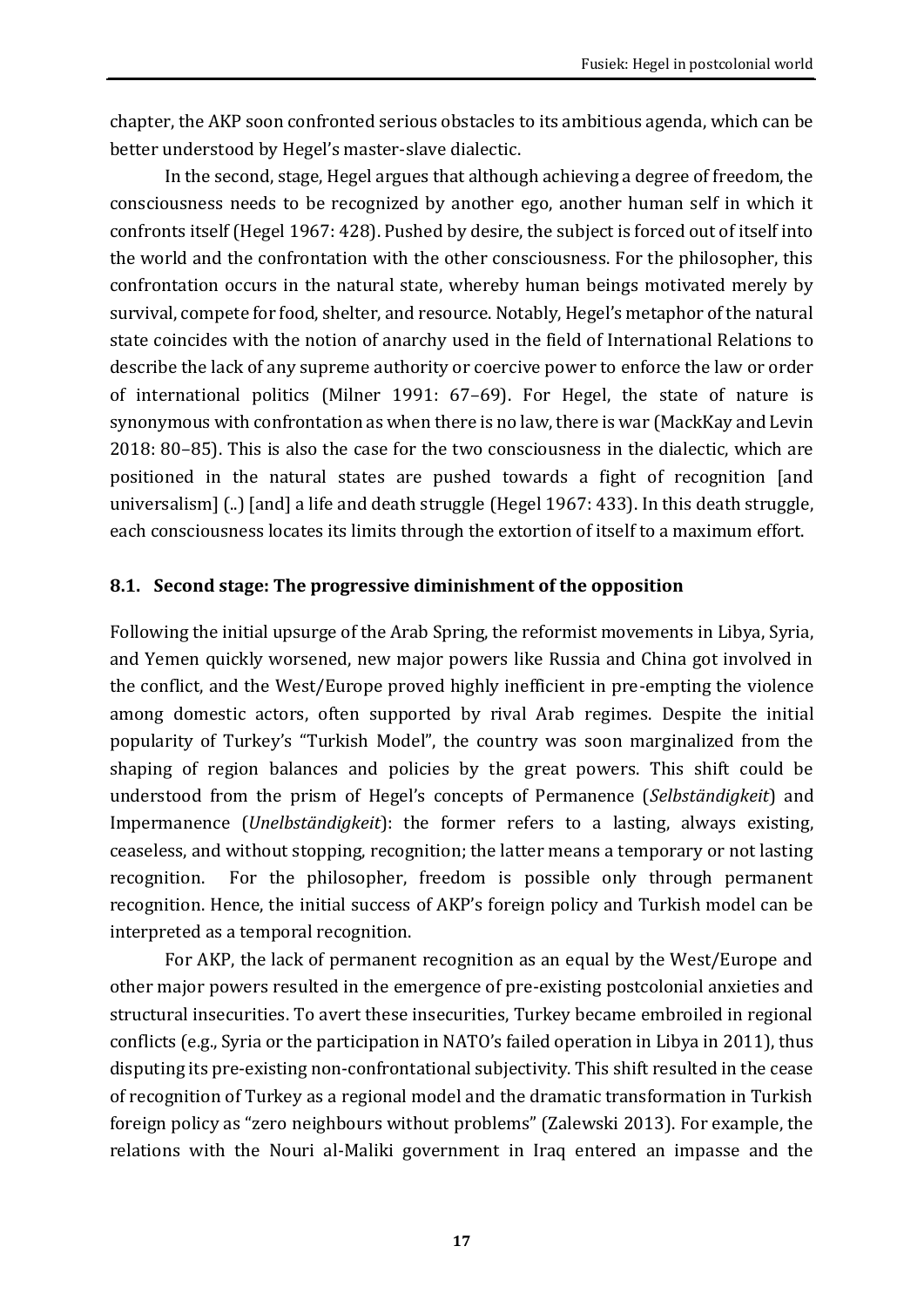newfound Egyptian government did not continue the positive relations with Turkey as its predecessor (Kirişci 2013).

The West/Europe also began to dismiss Turkey's insecurities of the state and focused instead on promoting its interests in the region (Insight Turkey 2013). For example, despite the Turkish view of the Kurdistan Workers' Party (PKK) as terrorists, the US collaborated with them to tackle the Islamic State (Sloat 2019). While the EU pursued interest-based relations with Turkey, its discourse indicated that it did not consider it equal: it either undermined the possibility of accession talks or continued the criticism of AKP's anti-democratic policies in Turkey (Ibid.). Even following the collaboration with Western counterparts regarding NATO's operation in Libya, which brought AKP into a confrontation with the other Arab States, Turkey remained another "ordinary object" for the West/Europe (Leitch 2018: 554).

At the same time, the economic impact and political consequences of the Arab Spring resulted in internal turmoil. A turning point was the 2013 Gezi Protests, initially sparked by the urban development plan for Istanbul's Taksim Gezi Park (Altunışık 2013: 7–8; DW 2018). The brutal police repression used against the anti-government protests in Istanbul and across Turkey combined with Erdoğan's denigrating discourse toward the protestors validated the pre-existing fears of growing Erdoğanism following the 2011 election (Ozen 2015). The events of the Gezi Park were met with criticism by not only Western states but also regional Muslim leaders that were previously citing Turkey as a model for becoming (Zihinoğlu 2019). However, these protests were just one of the many indications regarding the growing internal Erdoğanism.

Following the 2013 events, the AKP began to use increasingly populist discourse and "us-vs-them" narratives to ostracize the remaining opposition and portray them as the enemy to the public. Considering the lack of direct danger to the nation's sovereignty, the AKP had to use polarizing discourse to both politicize the confrontation and justify the extraordinary measures (Williams 2003: 515–520). Within the context of the Hegelian dialectic, this increasing authoritarianism can be interpreted either as AKP's efforts to gain an absolute monopoly over the political power or the "last stand" of representatives of the pre-existing consciousness represented by Kemalism and other internal forces of opposition. Yet, as Mustafa Akyol (2016) stresses, the old establishment was already dealt with on the bureaucratic level by 2013, hence foreshadowing the result of this death struggle.

Having partially dealt with Kemalism, Erdoğan targeted other potential threats like the Hizmet movement led by Fethullah Gülen by adopting policies directly challenging their authority (e.g., shutting down prep schools run by the movement or the raid against newspaper and TV stations with close ties to Gülen). Despite Gülen's attempts to undermine the AKP (see the massive scandal connecting the government with the illicit trade of Iranian gold), the 2014 election win and the 2016 coup d'état provided enough momentum and ploy to prosecute the Gülenists. The latter also signalized the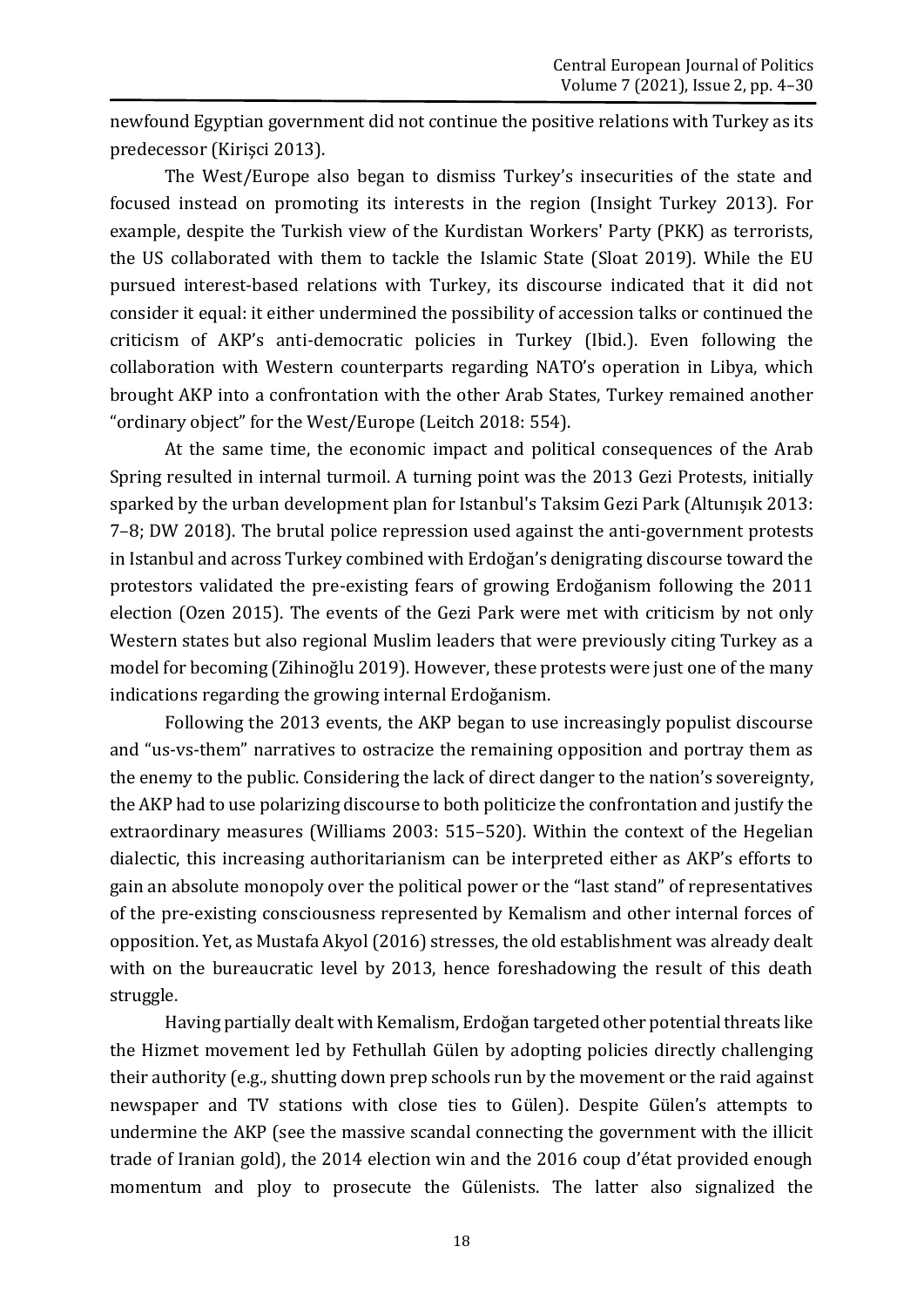establishment of the monopoly of Turkey within the national context and the rise of Erdoğanism, as the coup became a pretext for the removal of anyone who criticized the leading party (Yilmaz and Bashirov 2018: 1818).

### **8.2. Second stage: The foundations for the master-slave dialectic with the West/Europe**

An entirely different pattern is present in the case of the AKP's inter-subjective confrontation with the West/Europe. The rupture became already visible within the context of the 2013 Gezi protests, when opposing its so far defensive and usually apologetic stance, the AKP leaders started questioning whether the West/Europe had the moral standing to criticize Turkey. In his speeches, Erdoğan constantly referred to similar protests in Germany and France, while presenting Turkey as much freer than almost all of the EU member countries (Çapan and Zarakol 2019: 274–275). Notably, as Çapan and Zarakol (2019: 275) note, the AKP began imitating Kemalist scripts about internal and external threats while in parallel continuing to compare to Europe for validation.

The AKP also started to increasingly attribute its internal and external problems to the influence and actions of external players. Although this pattern began, it became increasingly frequent following the rise of Erdoğanism and the internal undermining of democratic laws. For instance, the CIA and other European countries, notably Germany, Norway, and the Netherlands were accused in the following years of supporting the Gülenists' efforts to infiltrate the Turkish state (Karlıdağ 2016). Still, this discourse should be interpreted as an epiphenomenon of a growing asymmetry between the AKP's Turkey and the West/Europe, which became apparent during the events following the Arab Spring. While AKP targeted constantly the West/Europe, it continued to consider Europe as the only proper yardstick by which to measure progress and the US as a crucial player in regional affairs (Çapan and Zarakol 2019: 26). It might have enjoyed elementary recognition (e.g., the EU-Turkey statement adopted in 2015), but there was a fundamental imbalance implying that they are not the same. In Hegelian terms, this disruption signalizes the establishment of a metaphorical master-slave bond between the two entities and consciousnesses. As the paper shows, the combination of this asymmetry with Turkey's internal populism facilitated the emergence of AKP's faulty postcoloniality and the identity of New Turkey.

### **9. Master and Slave: Turkish postcolonial colonialism**

In the master-slave bondage, the two consciousness are entangled in a one-sided relationship: while the master has transcended immediacy and attained a degree of freedom, the slave has chosen out of fear to subordinate to attain elementary recognition (Hegel 1967: 433). The master simultaneously requires the slaves as a total negation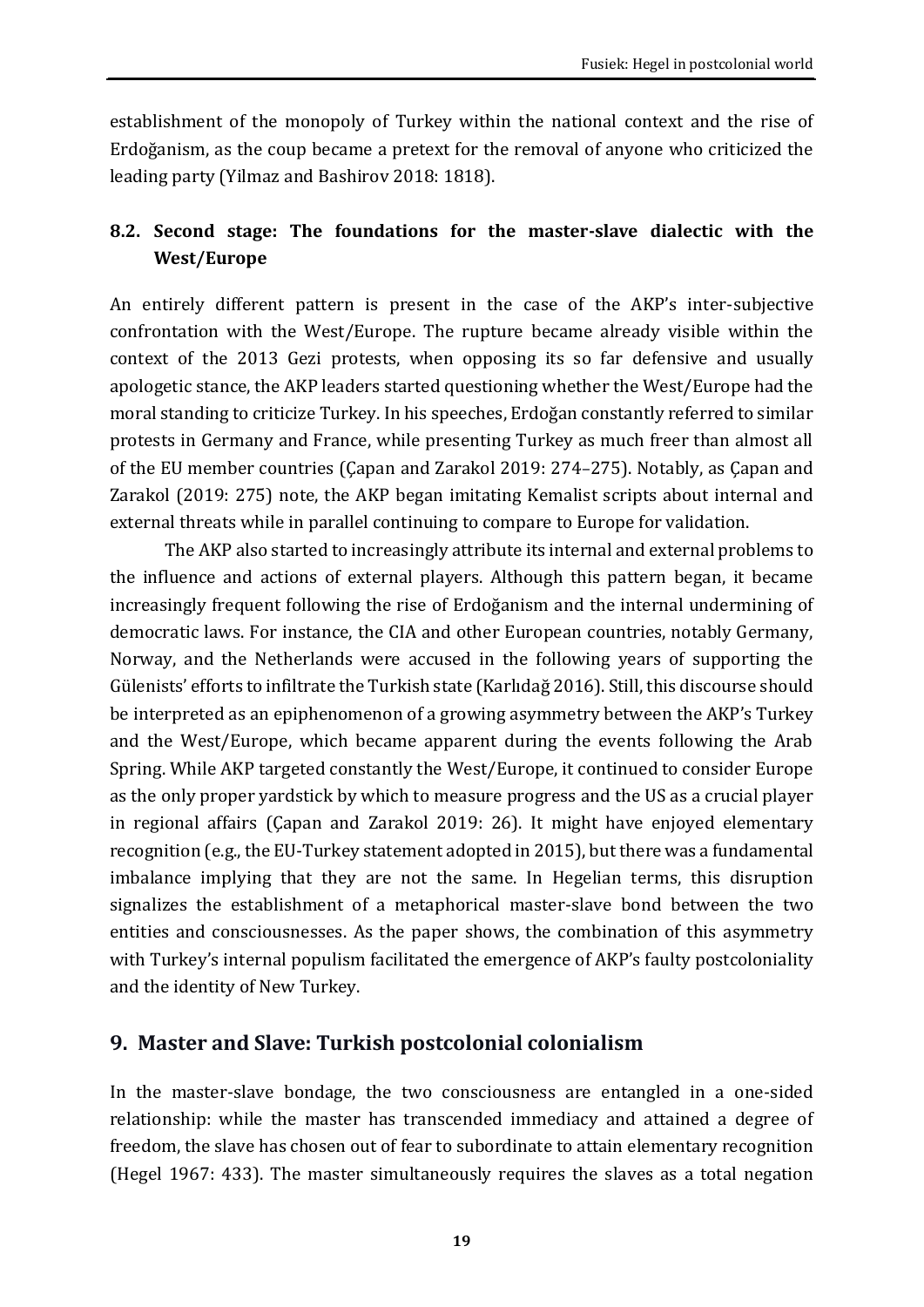would mean the failure of achievement of self-consciousness. In parallel, for Hegel, the subordination and fear of the slave are crucial for the development of the slave as the realization of his/her position brings him/her closer to freedom.

That was indeed the case for AKP's postcolonial subjectivity, which began to take shape in 2014. Specifically, after the failure of the Turkish model and the inter-subjective collision with the West/Europe, the newly elected government of Erdoğan realized the need for the creation of a new subjectivity divergent from the previous one (Aslan 2013: 28). The negation of Western and liberal elements from the party's ideology and governance created an ideological vacuum that came to be filled with postcolonial notions and an alleged post-colonial free consciousness, the notion of the so-called New Turkey (Çapan and Zarakol 2019: 275–280). Since 2014, postcolonial research centres, such as SETA (Foundation for Political, Economic and Social Research), began to spur in Turkey promoting the newfound subjectivity, one that symbolized the creation of a new state, independent and critical of Western notions and institutions (Çapan and Zarakol 198).

The notion of New Turkey also led to further elaboration and debates on the place of Turkey in the international system. Nebi Mis and Ali Aslan (2014: 26) called for a post-Kemalist, post-Western, and post-Westphalian Turkey that seeks to transform the global politics, while Murat Yesiltas (2014: 43) targeted the pre-existing Turkish reproduction and dependency on Western thinking and norms. This new movement in Turkish thought called for a distinct break with the problematic Kemalism (which became associated with colonialism) and the disruption of the problematic Westphalian and Western foundations. Indicatively, to justify the latter, scholars like Tuncay Kardas presented the case of the Arab Spring as the attempt of the Middle Eastern states to break off from the Westernimposed sovereignty, and the Islamic State as a challenge to the primary institutions founding the modern politics (Yesiltas and Kardas 2015: 78).

Not surprisingly, the two themes, namely the association of new Turkey with new subjectivity and the criticism of Eurocentrism, became also apparent in the speeches of the AKP official after 2014. In their article, Çapan and Zarakol show that Davutoğlu has repeatedly for years targeted the Eurocentrism driving the international institutions like the United Nations and promoted the need for the recaption of the unifying spirit of Anatolia (Davutoğlu 2013; Davutoğlu 2016). Erdoğan simultaneously challenged the status of borders and postcolonial imaginary that was created following the First World War and instead, argued for an Ottoman and Muslim solution to Western colonialism (Erdoğan 2014; Daily Sabah 2016). This discourse constituted a great divergence from the a priori narratives supporting the Turkish model as it sought to highlight and exploit the diametrically asymmetrical nature of Turkey's relationship with the Western institutions and the overall inequality guiding the international order.

Indeed, Hegel considers it quintessential for the slave to realize his problematic obedience to the master's single, contingent will rather than to an orthodox truly, universal, rational will (Hegel 1967: 433). To escape this unfair bondage and the master's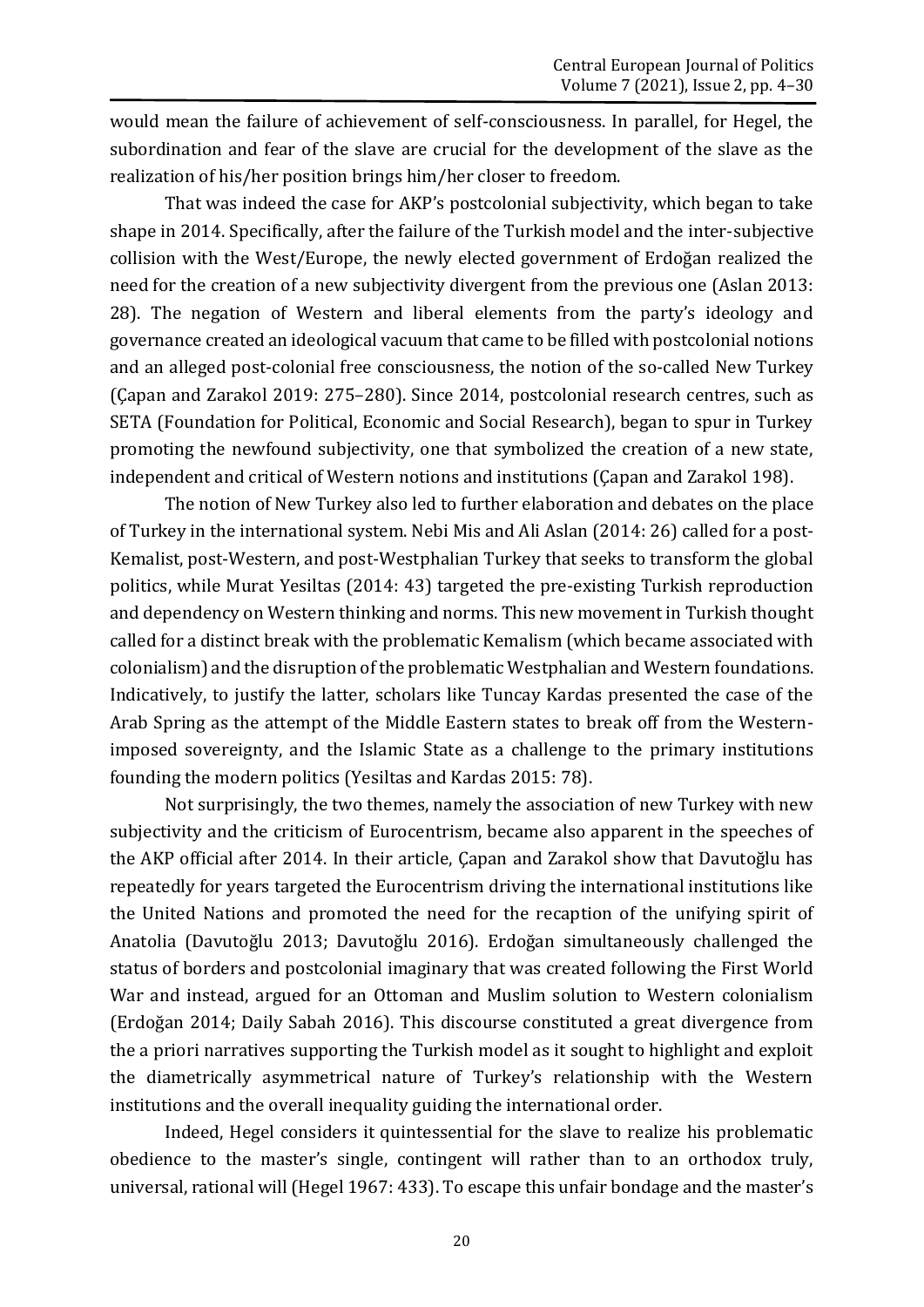monopoly, the slave needs to work (*Arbeit*) and use its own creativity and products. The AKP's revisionist policies and newfound subjectivity (the exploitation of the migration agreement with the EU or collaboration with China and Russia) can be thus perceived as the slave's labour (*Arbeit*) to transform the world in accordance with her/his disposition. Yet, Hegel argues that labour is not enough to attain freedom. Instead, a slave rises to genuine self-consciousness through the process of culture-formation of being-in-itself, also called participative culture production (*Bildung*) (Hegel 1974: 384), Specifically, this notion refers to a kind of formative experience that results in the transformation of unformed, "natural" individuals (or people) into subjects who both aspire to be free and who possess the subjective capacities needed to realize their freedom" (Neuhouser 2000: 149).

As Andreja Novakovic (2017: 91) argues, participative culture production is crucial for the transcendence of slaves as it helps a consciousness position itself from the Otherness and be reflective enough to create a new subjectivity. In line with Schmitt's Hegelianism, this process allows the slave to induce an enemy/foe distinction that will help him/her to progress and obtain control over his/her subjectivity. For Schmitt, enemies and conflict are essential to the nature of the world and meaning in life (Schmitt 2007: 26–28). As such, the post-2014 AKP's ideological shift should be interpreted as an effort to utilize its servant status, contest the Western/European masterhood, and eventually, differentiate itself from not only other European/Western and regional states but also the pro-liberal and Western-orient Turkey of the previous years.

While AKP's modus operandi might initially look like a noble act, this is not the case at all. As Çapan and Zarakol show (2017: 202–205), the party utilized Turkey's postcoloniality, servant status, and religious and historical heritage to serve the growing internal Erdoğanism. By portraying Turkey in ontological danger and the West/Europe as the external enemy, the AKP sought to achieve internal homogenization and adopt even more authoritarian and ambitious policies. However, as the paper argues, the AKP has not used its new "Bildung" or the enemy/foe distinction to rise above selfish individuality and transcend the master-slave dialectic; instead, it wants to mimic the master and use it to justify its own egotism (Hegel 1967: 435).

### **10. Postcolonialism colonialism: what Hegel could not predict**

Having developed a self-determinant and reflective image of itself and realizing its agency through labour, the slave manages to overcome the limits set by his/her status and ascends to ideality; at the same time, the master transcends its immediacy and dependency and finally acquires his/her recognition. For Hegel, this praxis would be the ordinary resolution of the dialectic and the beginning of the creation of universality (*Allgemeinheit*) but influenced by the values of the Enlightenment, the philosopher could not foresee the distortion of his dialectic, the slave's manipulation of his/her servitude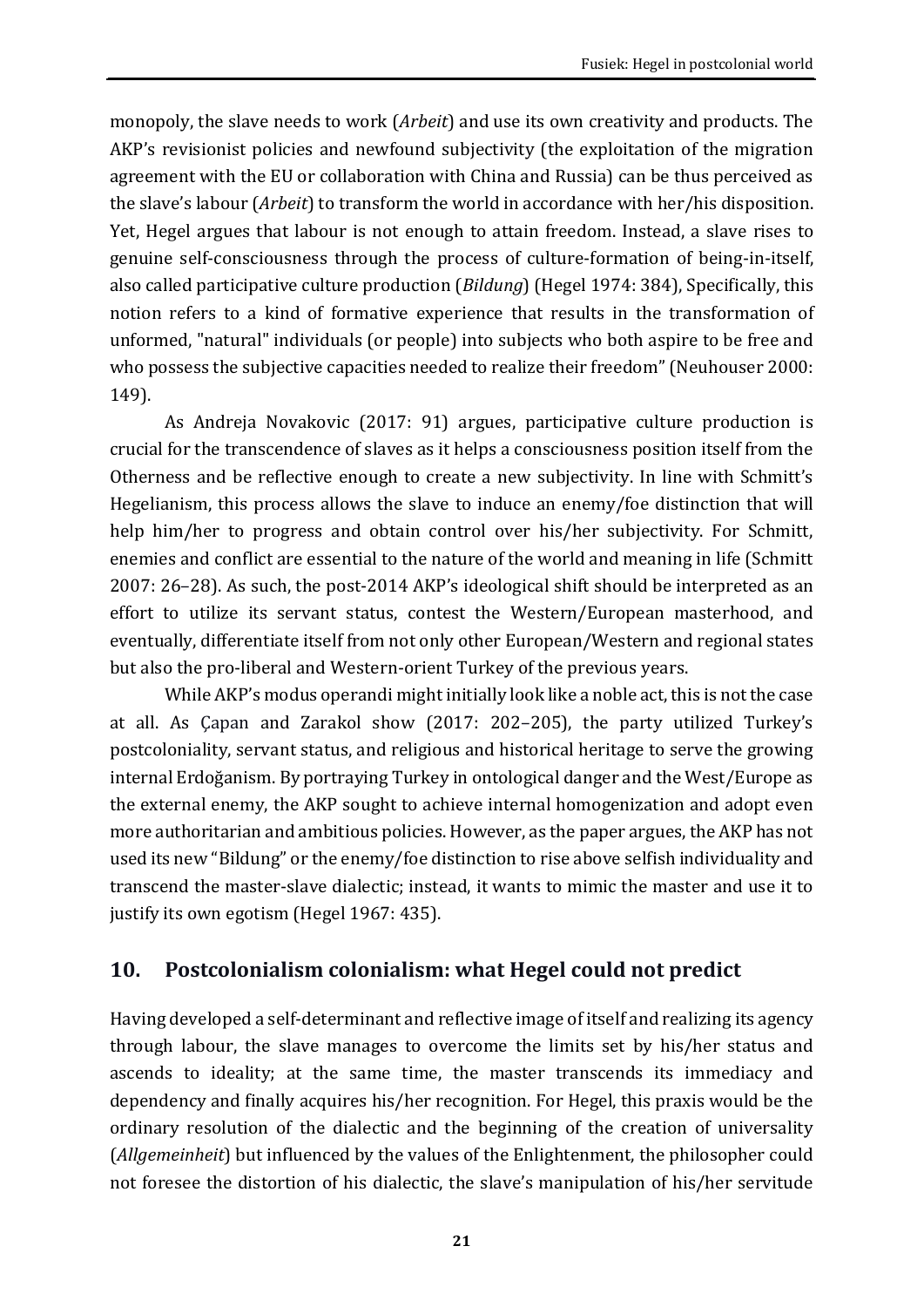against the master. Although Hegel highlights the slave mimicism of the master, as a result of the labour, he does not offer any explanation of the evolution of this disruption in his dialectical system.

The AKP's "postcolonial colonialism" is an excellent manifestation of such a phenomenon. Instead of seeking to create a postcolonial free self-consciousness, the AKP used the newfound "Bildung" to employ postcolonial arguments and justify the colonial and authoritarian abuses of Erdoğanis. For instance, Erdoğan has not been hesitant to employ such narratives to shield his government from the European critique regarding his treatment of the Kurdish population and the drop of the Turkish lira (France 24 2019: DW 2020). However, what is more, they were employed to create a worldview where Kemalism and the West/Europe hinder Turkey from achieving totality, thus constituting a threat to Turkish sovereignty, public, and national interests. This inability fuels the impossibility between the two sides and becomes the driving force of new faulty postcolonial subjectivity in the international system (Laclau and Mouffe 1985: 29).

This new subjectivity also became the justification for the AKP to pursue greater involvement in Libya, Libya, Syria, and West Africa, and challenge directly the interest of the West/Europe (e.g., the amplification of provocation in the Eastern Mediterranean) (Al Jazeera 2020). To comprehend Turkey's behaviour, the paper turns to Franz Fanon's work. In lieu of Hegel's focus on the role of work," Fanon's slave abandons the object in the desire to be 'like his master" in the postcolonial world, thus becoming the colonialist himself/herself (Fanon 2004: 46). This outcome is possible due to the unsuccessful dissolution of the master-slave dialectic and the creation of the master and the salve of what Hegel refers to as unhappy consciousness: a "dual consciousness of itself, as selfliberating, unchangeable, and self-identical, and as se1f- bewildering and self-perverting, and it is the awareness of this self-contradictory nature of itself" (Hegel 1997: 126).

#### **10.1.Postcolonialism colonialism: Unhappy consciousness**

Unhappy consciousness is a consciousness that experiences itself as divided within and against itself. Being aware of the duality of master and slave, it seeks to find a conception reconciling both. Putting it simply, this consciousness can be described as being two persons in one: it fluctuates between identifying with the slave or the other (master) and confronts a tension between infinite and finite aspects of itself (Burbridge 1978: 67–75). While Hegel used this notion to refer to Christianity, it can be applied to the case of post-2016 Turkey's ideology and praxes.

AKP's "New Turkey" is a form of unhappy consciousness, as it is a subjectivity that wavers between identifying with the Ottoman Empire and the victim of the postcolonial international system led by the West/Europe. After 2016, Erdoğan has thus sought to politicize this unhappy consciousness to portray the West/Europe as both Turkey's historical enemy and an obstacle to Turkey's goal of becoming the Ottoman Empire's heir.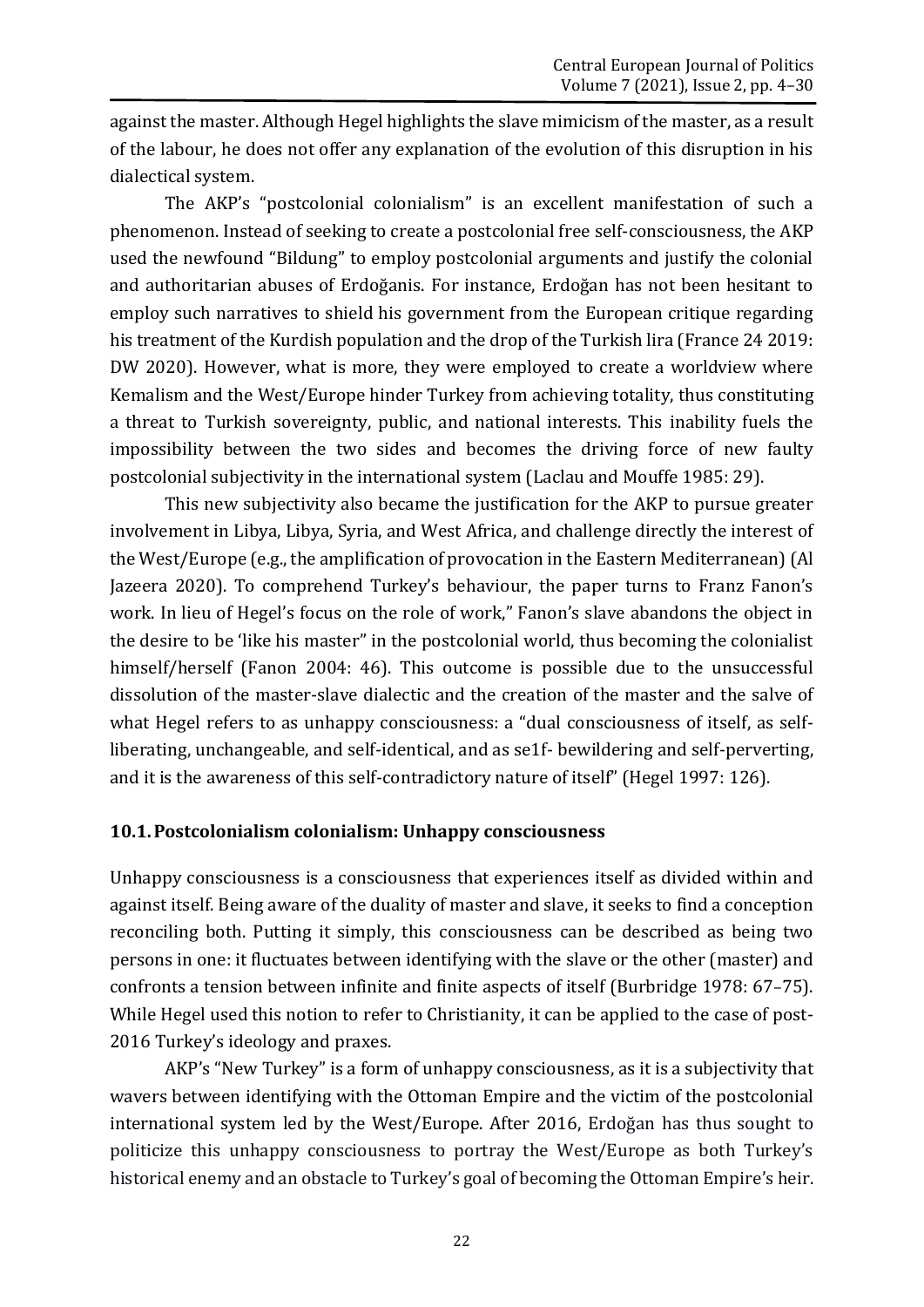This polarization creates an artificial state of emergency, where Turkey is under attack from the West/Europe (e.g., the 2016 coup d'état organized by Gülen with the support of Europe and the US). This state also produces a fertile ground for Erdoğan to use postcolonial narratives, adopt authoritarian policies, and justify growing Erdoğanism, as a way to protect Turkey from the colonial West/Europe. As Carl Schmitt points out, the existence of a common enemy helps the homogeneity and the unification of the state; in this case, it results in an increase in the popularity of AKP and further ostracization of internal pro-liberal, Western, and Kemalist elements (Schmitt 2007: 46–48).

Religion has also played a crucial role in the formation of this polarisation and the aggravation of ontological insecurities. For instance, following the 2015-2016 terrorist attacks in Europe, in a speech in the Turkish city of Sakarya, Erdoğan invoked the medieval religious wars between Christian Europe and the Islamic Middle East in the context of present-day escalating tensions between the European Union and Turkey (DW 2017). This statement shows not only AKP's identification with the Ottoman Empire but also the induction of a clash of civilizations narrative that positions Europe as the opposition to Islam. The Islamic identity has played an even greater role within the domestic (e.g., more religious reforms) and international context, given that it had to fill the vacuum created by the dissolution of pre-existing liberalism Notably, as Hegel states, religion can explain, justify, and legitimate almost any state activity and it is a crucial mechanism of building state cohesion (Hegel 2018).

### **10.2.Postcolonialism colonialism: The role of the West in the development of Turkey's postcolonial subjectivity**

The paper has already established that the lack of recognition and Turkey's marginalization contributed greatly to the emergence of postcolonial subjectivity. It also helped the revitalization of pre-existing ontological and temporal insecurities in the Turkish imaginary, which have been skilfully utilized by AKP to fuel internal populism. Nevertheless, another factor that facilitated the formation of AKP's new postcolonial subjectivity and the politicization of the master-slave dialectic was the series of challenges that the West/Europe faced in the second half of the 2010s. For example, in 2016, the election of Donald Trump, an anti-liberal and deeply nativist at the wheel of the liberal order revealed the fragility of the existing liberal consciousness (Stokes 2018: 149). Furthermore, as Cas Mudde (2019) shows, the mainstreaming of anti-liberal and Trump's success inspired similar far right and radical right populists in Europe, which had recently suffered from the migration and economic crises and a series of terrorist attacks after 2015. As such, Europe experienced a surge of radical ideas targeting Islam, challenging liberalism, and arguing for a more nativist and conservative-led future. This shift fuelled the enemy/foe worldview and postcolonial narratives used by global authoritarian populist regimes to highlight Western double standards and hypocrisy. In addition, they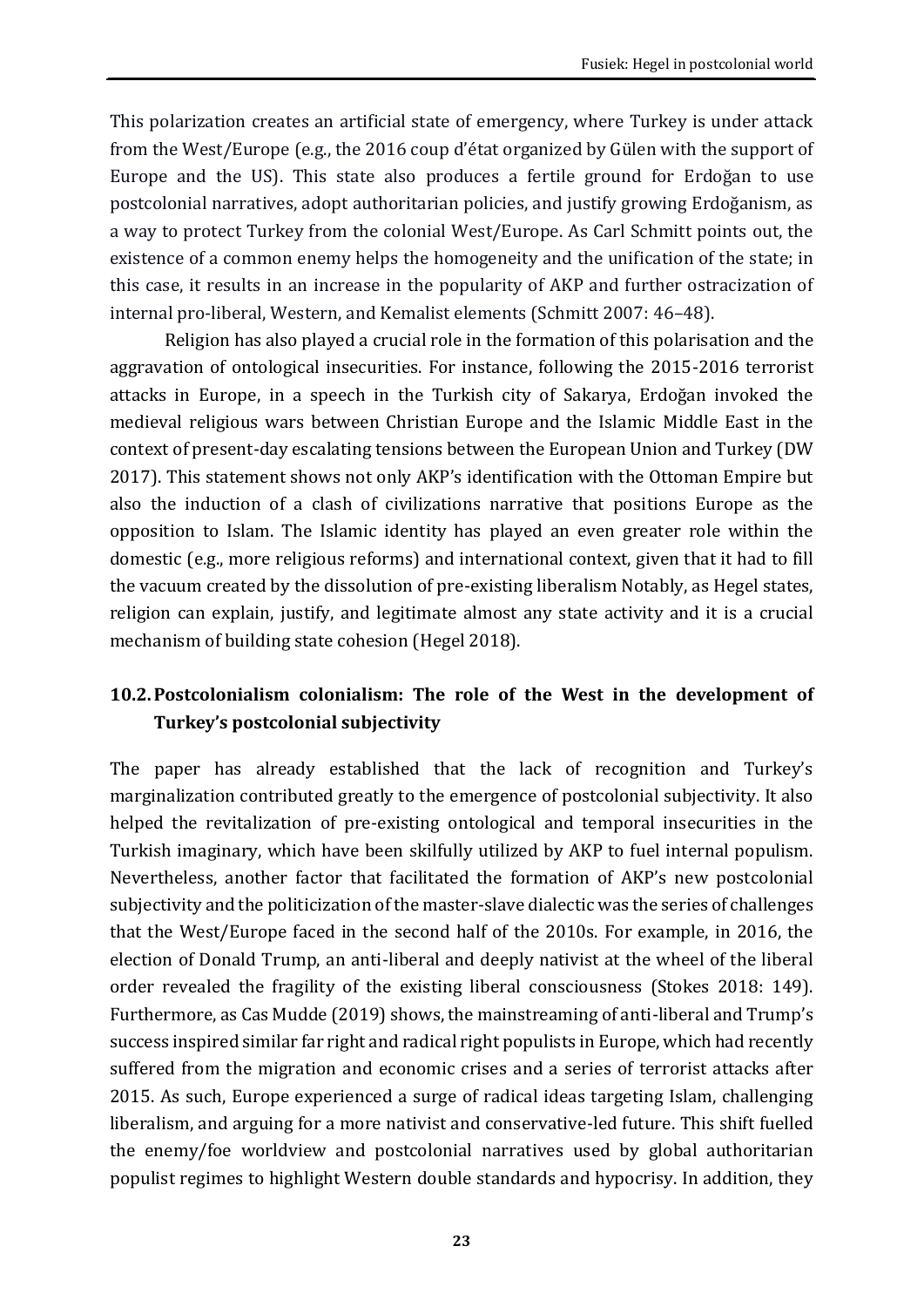reaffirmed the existing ontological insecurities, which have been skilfully employed by populists to promote further their agendas since.

Such phenomena undermined the West/Europe's monopoly, egotism, and mastership, hence enabling other takes on universality to appear and creating an ideological vacuum that non-Western players would seek to fill with their initiatives. For Hegel, the master also needs recognition (from another self-consciousness, not mere consciousness), or in Hegel's words, it is a "consciousness existing for itself which is mediated with itself through another consciousness" (Hegel 1988: 115). As a slave is the master's necessary correlate, this means that: the master is master only because he/she recognized by the slave, otherwise his/her existence is empty without this opposing consciousness endowing it with meaning. In other words, by being challenged and not recognized by the Other, the master loses his identity as the master and is tasked with founding a new subjectivity.

The slave's unhappy consciousness and the master's insecurity eventually bring the two sides to what Alejander Kojève regards as the second great struggle to the death between the devastated figures of master and slave, which is nothing than the repetition of the first struggle by inversion for "pure prestige" (Kojève 1980: 69). However, contrary to the first struggle, this time the slave is a synthesis of the "servile element of work" and the "element of the Struggle over life and death." This is also the case for the AKP and the West/Europe that seem to be also stuck in a second death struggle: the former employs "postcolonial colonialism" to sustain the domestic Erdoğanism and the foreign neo-Ottoman policies, on the one hand; the latter is stuck in an egotistic view of universalism and faced with internal disruptions, on the other hand.

Being for pure prestige, the second death struggle will not dissolute as it would coincide with AKP's acceptance of its manipulation of the existing parasitic relation and thus, its removal from power. Therefore, the paper concludes that due to this state of affairs, Turkey will not attain a post-colonial free self-consciousness; instead, the AKP will continue or intensify the use of postcolonial arguments to maintain the existing polarization and image of the West as the one liable for Turkey's external and internal problems.

### **11. Conclusion**

The paper seeks to explain the roots and driving forces behind the recent use of postcolonial arguments by populist authoritarian governments targeting the West/Europe. To do so, it argues for the induction of an already existing tool in its analysis, the Hegel's master and slave dialectic. The growing popularity and similarities among the postcolonial abuses indicate that they are contextual epiphenomena of a globalized issue, thus formulating the need for epistemological innovation and broader frameworks. Although having a vexed relationship with contemporary postcolonial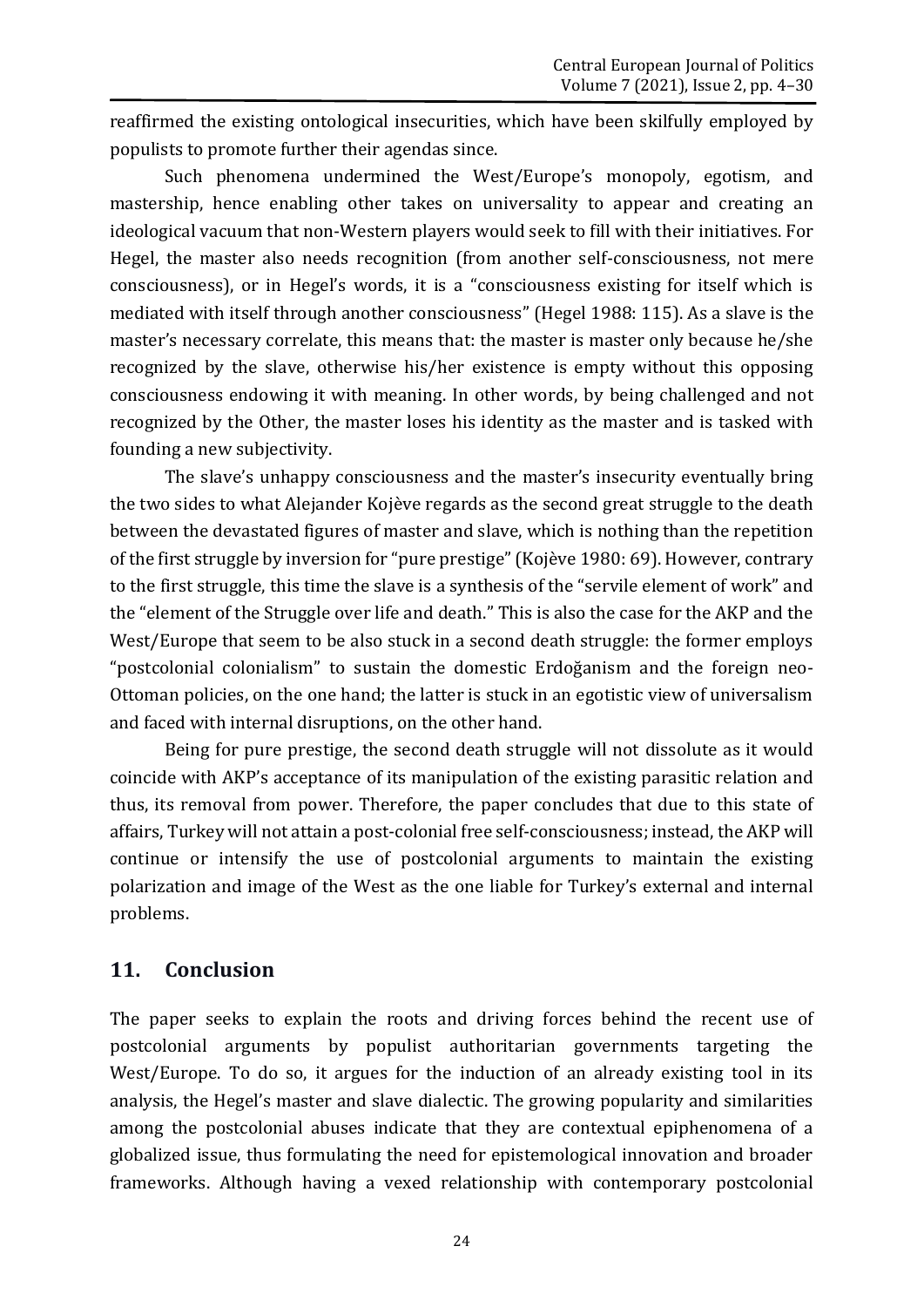academia, the master-slave dialectic could offer a normative and empirical reading of this newly emerged phenomenon. Given the duality guiding these postcolonial abuses (us-vsthem), the Hegelian dialectic provides a truly postcolonial reading of the roots of this practice, which takes into consideration the role of the systemic insecurities and the West/Europe in its emergence.

At the same time, as a dynamic and self-reflective tool, it can delineate the impact of temporal insecurities and domestic forces on the subjectivity and behaviour of the metaphorical slave and the problems associated with its employment by populist leaders. Yet, it is important to highlight that the research does not argue for the introduction of a totalizing theory; instead, it recommends a framework for potential future analysis, which has been largely neglected by the contemporary academic literature. To display the applicability and explanatory potential of the master-slave dialectic, the paper uses a case study of the Justice and Development's (AKP) "postcolonialism colonialism" in Turkey, a term borrowed from the work of Turkish scholars Zeynep Gülşah Çapan and Ayşe Zarakol. The research also adopts a dialogical approach to the theory itself; it juxtapositions the case study with the findings contrapuntally, thus offering a contextually sensitive and theoretically astute framework.

Through in-depth analyses of the two stages of the dialectic, the paper concludes that the postcoloniality is a result of the asymmetrical relationship in which Turkey is entangled with the West/Europe. This bondage become apparent in the aftermath of the events of the Arab Spring when the AKP was marginalized by the West/Europe and the regional states even though it had made efforts to appeal to both with its newfound subjectivity, the Turkish model. As such, following the win in the 2013 elections, the AKP began to construct a new postcolonial identity, or the New Turkey, which aimed to free Turkey from the Western dependency and problematic Kemalism. Specifically, the party began to challenge the Western norms and re-induce the Ottoman and Islamic elements in their subjectivity and identity. Both practices match the Hegelian slave's praxes, who following the realization of his/her status, seek to attain self-consciousness through participative cultural production and labour.

However, as the paper shows, the AKP is different from Hegel's slave. Due to the populist authoritarian characters of the government, especially after the 2016 coup d'état, the postcolonial arguments have been distorted to serve the authoritarian goals of the party and justify colonial endeavours in the region. The disruption between subjectivity and objectivity indicates that the party operates based on an unhappy consciousness, which is employed to gather internal legitimacy and continue the reign of Erdoğan and his officials. This process was further facilitated by internal problems in the West that revealed the shaky foundations of the Western liberal order. Events like the election of Donald Trump caused the further fragmentation of the international order and the creation of an ideological vacuum that non-Western actors sought to fill and exploit.

**25**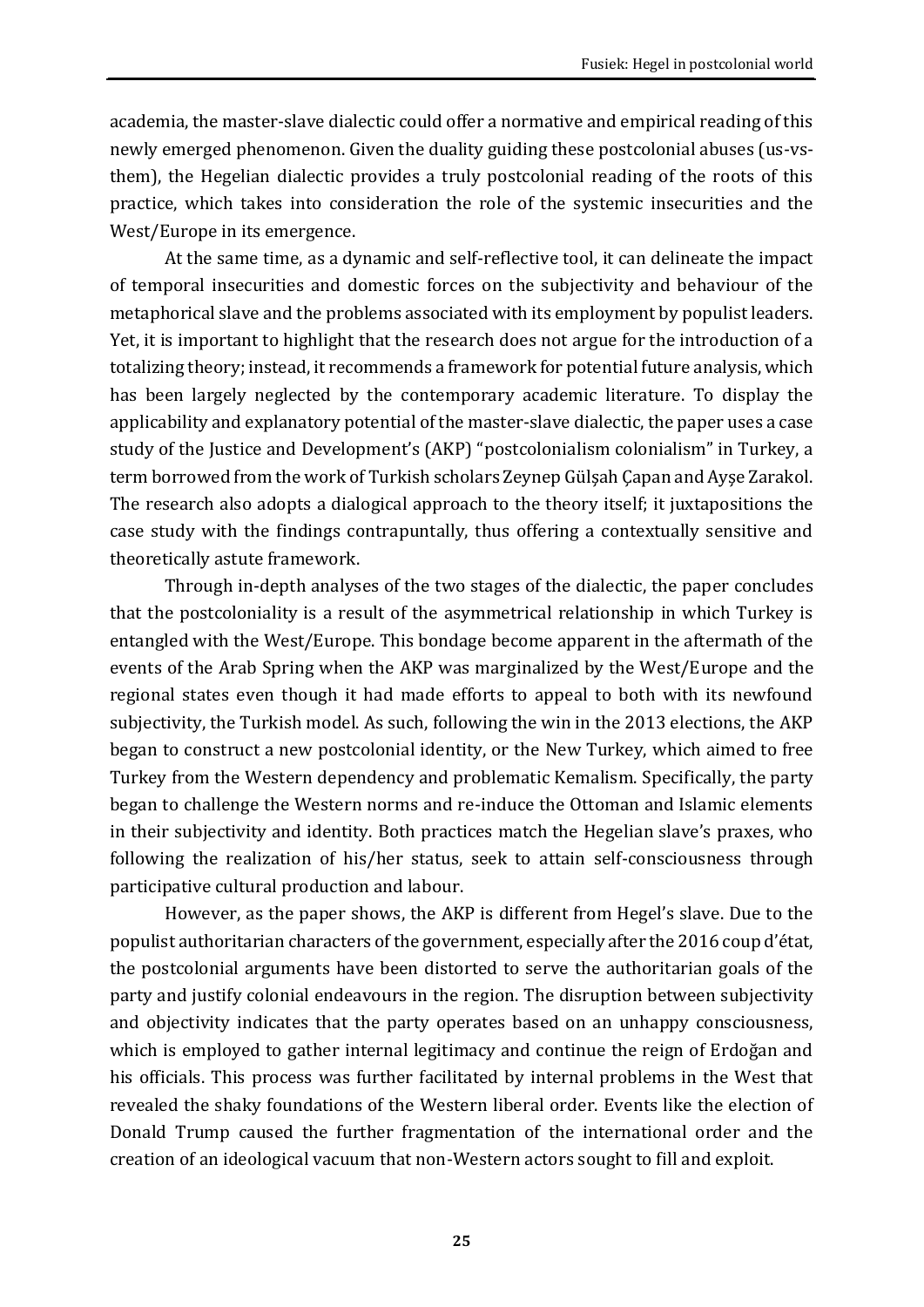The slave's unhappy consciousness and the master's insecurity bring the two sides to what Alejander Kojève regards as the second great struggle to the death between the devastated figures of master and slave. In another world, while the AKP employs postcolonial colonialism to sustain the domestic Erdoğanism and the foreign neo-Ottoman policies, the latter is stuck in an egotistic view of universalism and faced with internal disruptions. In Hegel's master-slave dialectic, the dissolution of dialectic and the beginning of universalism start from the transcendence of materiality and egotism, and "the affirmative awareness of self in another self" (Hegel 1967: 436).

Although the reciprocal dimension of Hegelian universalism holds for the dissolution of postcolonial abuses, this process is obstructed by the authoritarian populist nature of the governments. Nonetheless, to paraphrase Hegel's quote: the owl of [freedom] spreads its wings only with the coming of the dusk" (Hegel 1952: 13). Despite the current AKP's monopoly of power, the rising recognition of the situation in Turkey signalizes that this dominance will not last long. At the same time, the West/Europe needs to understand that true universalism comes reciprocally and not in negating manner.

#### **References**

- Aching, G. 2012. "The Slave's Work: Reading Slavery through Hegel's Master-Slave Dialectic." *PMLA/Publications of the Modern Language Association of America* 127 (4): 912–917. https://doi: 10.1632/pmla.2012.127.4.912
- Ahiska M. 2010. *Occidentalism in Turkey: Questions of Modernity and National Identity in Turkish Broadcasting.* London/New York: I.B. Tauris Publishers. <https://doi.org/10.5040/9780755610174>
- Al Jazeera Center for Studies. 2020. "The Erdogan Doctrine: Turkey's regional strategy." [online]. [cit. 28. 1. 2022]. Available at: [https://studies.aljazeera.net/en/policy-briefs/erdogan-doctrine](about:blank)[turkey%E2%80%99s-regional-strategy](about:blank)
- Alaranta, T. 2019. *Turkey's republican people's party and the EU.* Helsinki: FIIA.
- Altunışık, M.B. 2013. "Turkey after the Arab Uprisings: difficulties of hanging on in there." *Uluslararasi Hukuk ve Politika* 9 (33): 27–57.
- Aslan, A. 2013. "Problematizing Modernity in Turkish Foreign Policy: Identity, Sovereignty and Beyond." *[Uluslararası Hukuk ve Politika](https://www.ceeol.com/search/journal-detail?id=510)* 9 (33): 27–57.
- Badiou, A. 2018. *Can Politics Be Thought?* Durham/London: Duke Press.
- BBC News. 2010. "Turkish reform vote gets Western backing." [online]. [cit. 28. 1. 2022]. Available at: [https://www.bbc.com/news/world-europe-11279881](about:blank)
- Bernasconi, R. 2003. "Hegel's racism / Radical Philosophy." *Radical Philosophy*. [online]. [cit. 28. 1. 2022]. Available at: [https://www.radicalphilosophy.com/extras/bernasconi-hegels-racism](about:blank)
- Browning, C.S. and Ferraz de Oliveira, A. 2017. "Introduction: Nation Branding and Competitive Identity in World Politics." *Geopolitics* 22 (3): 481–501. <https://doi.org/10.1080/14650045.2017.1329725>
- Buck-Morss, S. 2009. *Hegel, Haiti, and Universal History*. Pittsburgh: University of Pittsburgh Press. <https://doi.org/10.2307/j.ctt7zwbgz>
- Çağaptay S. 2002. "Reconfiguring the Turkish nation in the 1930s." *Nationalism and Ethnic Politics* 8 (2): 67–82. <https://doi.org/10.1080/13537110208428662>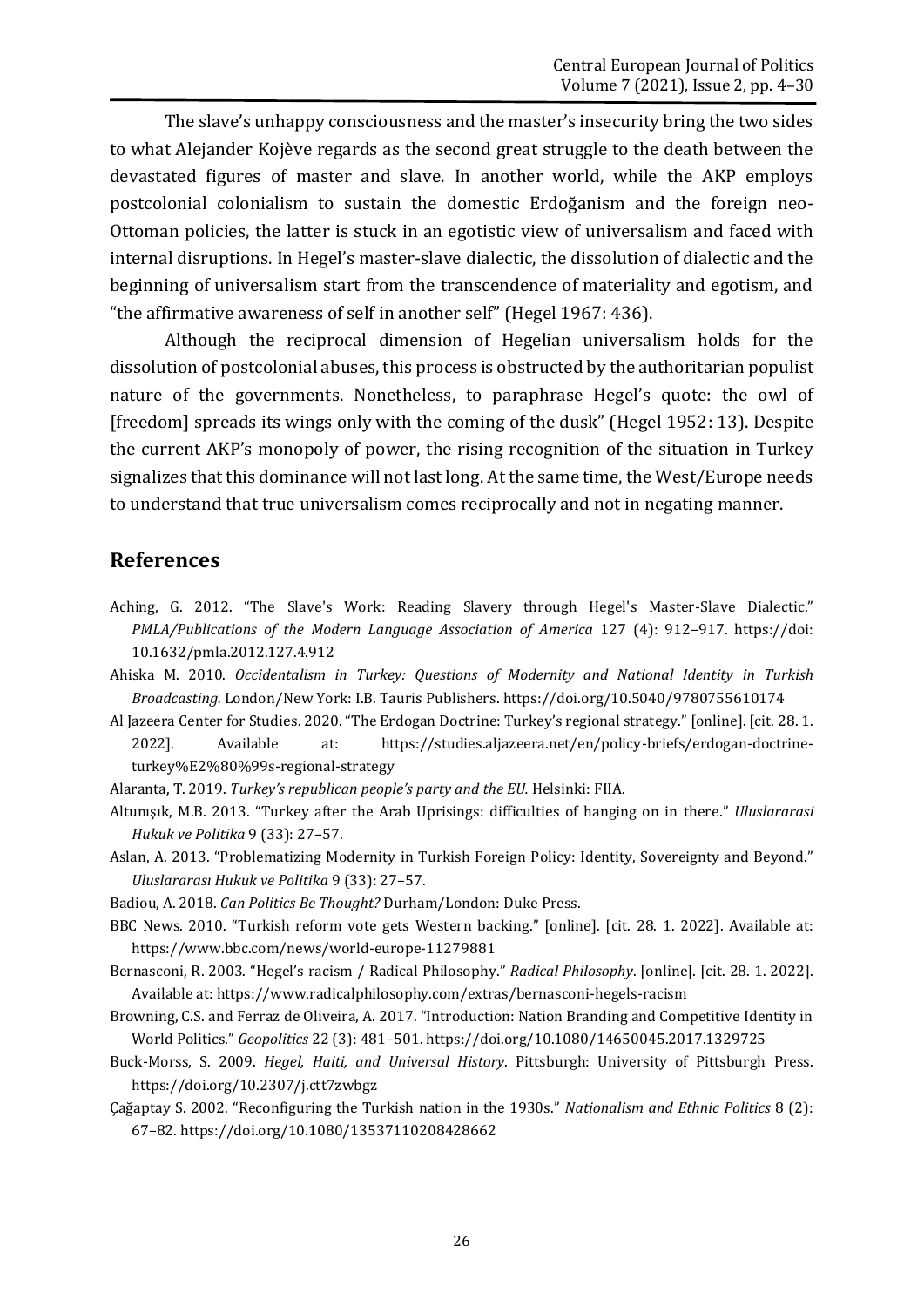- Çağliyan‐İçener Z. 2009. "The Justice and Development Party's Conception of "Conservative Democracy": Invention or Reinterpretation?" *Turkish Studies* 10 (4): 595–612. <https://doi.org/10.1080/14683840903384851>
- Çapan, Z.G. and Zarakol, A. 2017. "Postcolonial colonialism? The case of Turkey." In: Epstein, C. (ed.). *Against international relations norms*. London: New York: Routledge, 193–210. <https://doi.org/10.4324/9781315665955-12>

Çapan, Z.G. and Zarakol, A. 2019. "Turkey's ambivalent self: ontological insecurity in 'Kemalism' versus 'Erdoğanism'." *Cambridge Review of International Affairs* 32 (3): 263–282. <https://doi.org/10.1080/09557571.2019.1589419>

Castañeda, H.-N. 1989. *Thinking, Language, and Experience (NED-New edition)*. Minnesota: University of Minnesota Press.

- Chowdhury, A. 2018. *The Myth of International Order: Why Weak States Persist and Alternatives to the State Fade Away*. Oxford: Oxford University Press. <https://doi.org/10.1017/S1537592718004577>
- Chryssogelos, A. 2017. "Populism in Foreign Policy." In: *Oxford Research Encyclopedia of Politics (Oxford Research Encyclopedia of Politics)*. Oxford: Oxford University Press. [https://doi.org/10.1093/acrefore/9780190228637.013.467](about:blank)
- Cole, A. 2014. *The birth of theory*. Chicago: University of Chicago Press.
- Cornell, S. 2008. *Silkroadstudies.org*. [online]. [cit. 28. 1. 2022]. Available at: [https://silkroadstudies.org/resources/pdf/publications/1502Cornell-Jinsa.pdf](about:blank)
- Crossley, N. 1996. *Intersubjectivity: The Fabric of Social Becoming*. London: Sage Publications. <https://doi.org/10.4135/9781446250532>
- Habib, M.A.R. 2017. *Hegel and Empire: From Postcolonialism to Globalism*." London: Palgrave Macmillan.m <https://doi.org/10.1007/978-3-319-68412-3>
- Daily Sabah. 2016. "Globalization New Form of Colonialism, President Erdoğan Says". [online]. [cit. 28. 1. 2022]. Available at: [https://www.dailysabah.com/economy/2016/11/02/globalization-new-form-of](about:blank)[colonialism-president-erdogan-says](about:blank)
- Davutoğlu, A. 2001. *Stratejik derinlik: Türkiye'nin uluslararası konumu.* Istanbul: Küre Yainlari.
- Davutoğlu, A. 2013. "The three major earthquakes in the international system and Turkey." *The International Spectator* 48 (2): 1–11. <https://doi.org/10.1080/03932729.2013.796781>
- Deutsche Welle. 2021. "Turkey blames 'foreign powers' for fresh currency woes. *Deutsche Welle*. [online]. [cit. 28. 1. 2022]. Available at: [https://www.dw.com/en/turkey-blames-foreign-powers-for-fresh](about:blank)[currency-woes/a-53431231](about:blank)
- Dul, J. and Hak, T. 2007. *Case Study Methodology in Business Research*. London: New York: Routledge. <https://doi.org/10.4324/9780080552194>
- France 24. 2019. "Turkey's Erdogan accuses West of 'standing by terrorists' in Syria." [online]. [cit. 28. 1. 2022]. Available at: [https://www.france24.com/en/20191021-turkey-s-erdogan-accuses-west-of](about:blank)[standing-by-terrorists-in-syria-2](about:blank)
- Gülsah Çapan Z. and Zarakol, A. 2019. "Turkey's ambivalent self: ontological insecurity in 'Kemalism' versus 'Erdoğanism'." *Cambridge Review of International Affairs* 32 (3): 263–282. <https://doi.org/10.1080/09557571.2019.1589419>
- Hadiz, V.R. and Chryssogelos, A. 2017. "Populism in world politics: A comparative cross-regional perspective." *International Political Science Review* 38 (4): 399–411. <https://doi.org/10.1177/0192512117693908>
- Hegel, G.W.F. 1974. *Hegel, the Essential Writings*. New York: Harper Torchbooks.
- Hegel, G.W.F. 2015. *The Philosophy of Right*. Indianapolis: Hackett Publishing.
- Hegel, G.W.F. 2018. *Phenomenology of spirit*. Cambridge: Cambridge University Press.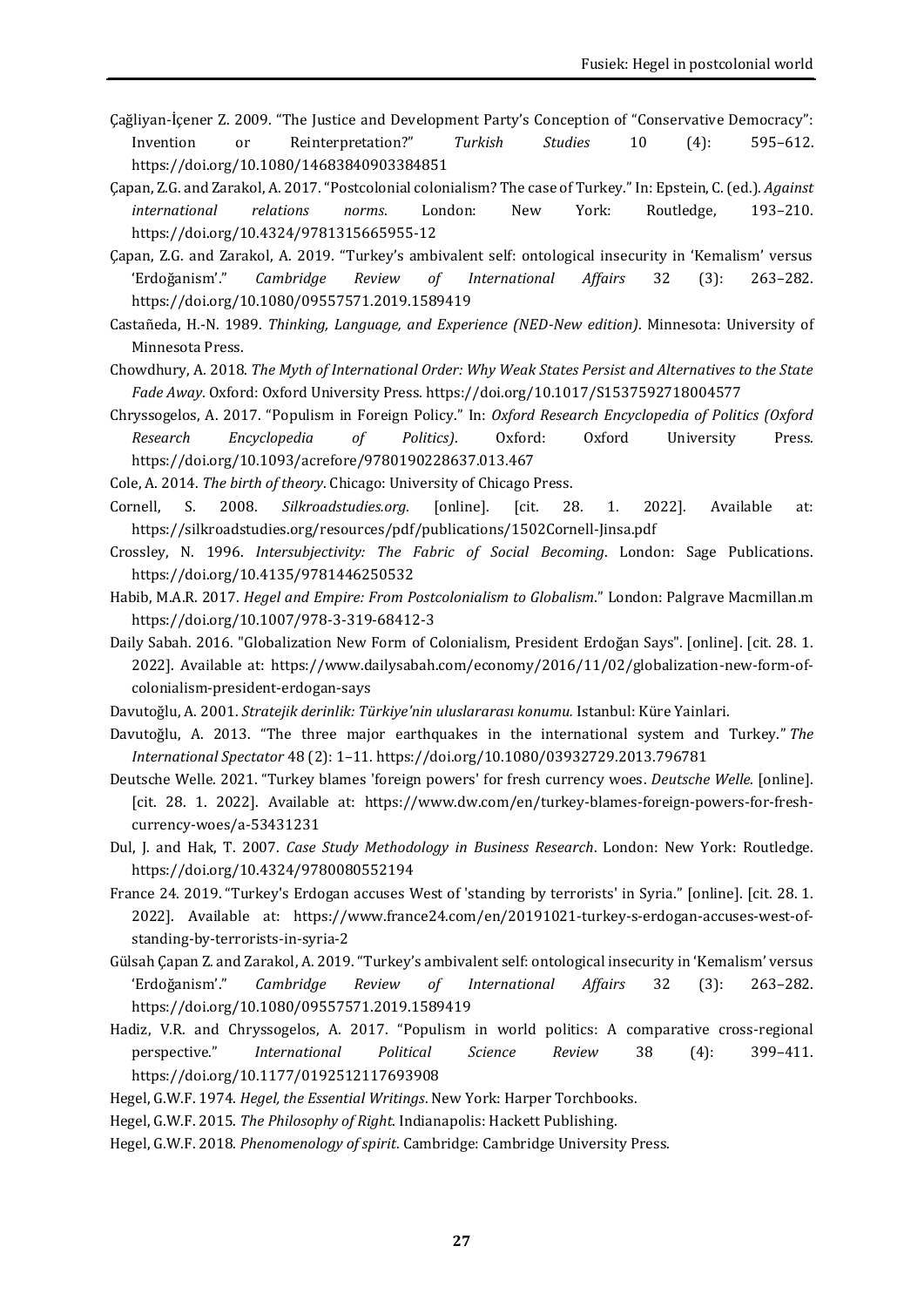- Hirvonen, O. and Pennanen, J. 2019. "Populism as a pathological form of politics of recognition." *European Journal of Social Theory* 22 (1): 27–44[. https://doi.org/10.1177/1368431018766271](https://doi.org/10.1177/1368431018766271)
- Honenberger, P. 2007. "ʻLe Nègre et Hegel': Fanon on Hegel, Colonialism, and the Dialectics of Recognition." *Human Architecture: Journal of the Sociology of Self-Knowledge* 5 (3): 153–162.
- Ilgın, K. 2016. "Turkey points out CIA's 'more evidence' on Gulen." *Aa.com.tr.* [online]. [cit. 28. 1. 2022]. Available at: [https://www.aa.com.tr/en/politics/turkey-points-out-cias-more-evidence-on](about:blank)[gulen/631743](about:blank)
- Insightturkey.com. 2013. "The AK Party Decade." [online]. [cit. 28. 1. 2022]. Available at: [https://www.insightturkey.com/issues/2013/15/4](about:blank)
- Jabri, V. 2014. "Disarming norms: postcolonial agency and the constitution of the international." *International Theory* 6 (2): 372–390. <https://doi.org/10.1017/S1752971914000177>
- Jenkins, S. 2009. "Hegel's concept of desire." *Journal of the History of Philosophy* 47 (1): 103–130. <https://doi.org/10.1353/hph.0.0084>
- Kadıoğlu, A. 1998. "Republican epistemology and Islamic discourses in Turkey in the 1990s." *Muslim World* 88 (1): 1–21. <https://doi.org/10.1111/j.1478-1913.1998.tb03643.x>

Kalin, I. 2011. "Soft Power and Public Diplomacy in Turkey." *Perceptions: Journal of International Affairs* 16 (3): 5–23.

- Karakas, C. 2007. *Turkey: Islam and Laicism Between the Interests of State, Politics, and Society.* Frankfurt am Main: Peace Research Institute Frankfurt.
- Keene, A. 2000. "Complexity theory: The changing role of leadership." *Industrial and Commercial Training* 32 (1): 15–18. <https://doi.org/10.1108/00197850010311121>
- Kennedy, R. and Dickenson, M. 2013. "Turkish Foreign Policy and Public Opinion in the AKP Era." *Foreign Policy Analysis* 9 (2): 171–188. <https://doi.org/10.1111/j.1743-8594.2012.00179.x>
- Kenyon, P. 2012. "The Turkish Model: Can It Be Replicated?" *Npr.org.* [online]. [cit. 28. 1. 2022]. Available at: [https://www.npr.org/2012/01/06/144751851/the-turkish-model-can-it-be-replicated](about:blank)
- Kirişci, K. 2013. "Turkey and the Transatlantic Trade and Investment Partnership." *Brookings*. [online]. [cit. 28. 1. 2022]. Available at: [https://www.brookings.edu/research/turkey-and-the-transatlantic-trade](about:blank)[and-investment-partnership-boosting-the-model-partnership-with-the-united-states/](about:blank)
- Kirişci, S. 2017. "The Turkish constitutional referendum, explained." *Brookings*. [online]. [cit. 28. 1. 2022]. Available at: [https://www.brookings.edu/blog/order-from-chaos/2017/04/13/the-turkish](about:blank)[constitutional-referendum-explained/](about:blank)

Kojève, A. 1980. *Introduction to the Reading of Hegel*. Ithaca/London: Cornell University Press.

Kramer, H. 2006. "Turkey and the EU: The EU's Perspective." *Swp-berlin.org*. [online]. [cit. 28. 1. 2022]. Available at: [https://www.swp-](about:blank)

[berlin.org/publications/products/fachpublikationen/Heinz\\_Kramer\\_ks.pdf](about:blank)

- Kwon, H. 2008. "The Ghosts of War and the Spirit of Cosmopolitanism." *History of Religions* 48 (1): 22–42. [https://doi.org/10.1086/592153](about:blank)
- Laclau E. and Mouffe C. 1985 (2001). *Hegemony and Socialist Strategy: Towards a Radical Democratic Politics*. London: Verso.
- Levi, W. 1970. "Ideology, Interests, and Foreign Policy." *International Studies Quarterly* 14 (1): 1–31. [https://doi.org/10.2307/3013538](about:blank)
- MacKay, J. and LaRoche, C.D. 2017. "The conduct of history in International Relations: rethinking philosophy of history in IR theory." *International Theory* 9 (2): 203–236. <https://doi.org/10.1017/S175297191700001X>
- MacKay, J. and Levin, J.A. 2018. "Hegelian realist constructivist account of war, identity, and state formation." *Journal of International Relations and Development* 21: 75–100. <https://doi.org/10.1057/jird.2015.24>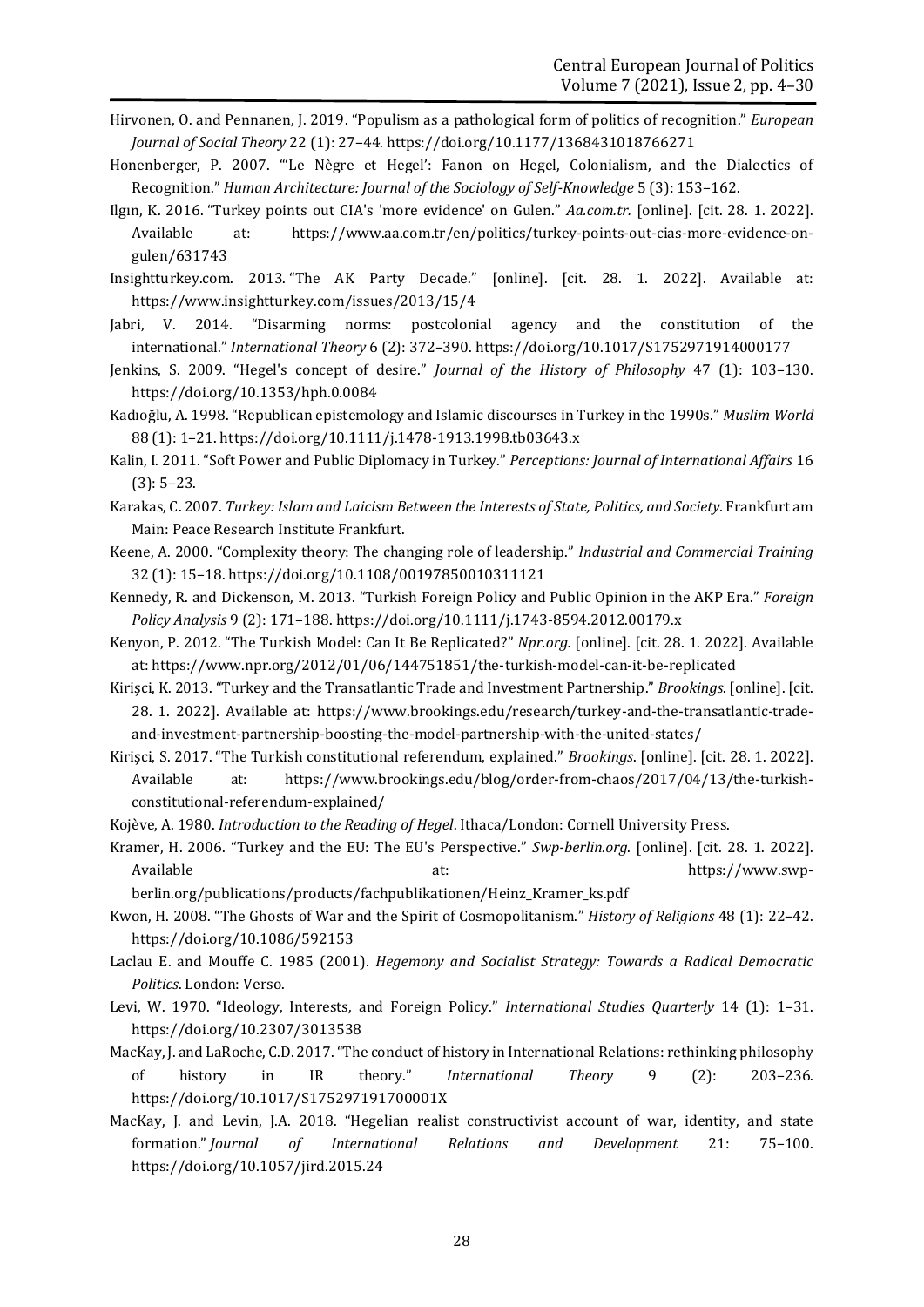- Milner, H. 1991. "The Assumption of Anarchy in International Relations Theory: A Critique." *Review of International Studies* 17 (1): 67–85. <https://doi.org/10.1017/S026021050011232X>
- Mis, N. and Aslan, A. 2014. *Erdogan's Politics and His Presidential Mission*. Ankara: SETA.
- Moellendorf, D. 1992. "Racism and Rationality in Hegel's Philosophy of Subjective Spirit." *History of Political Thought* 13 (2): 243–255.
- Mudde, C. 2019. *The Far Right Today*. Cambridge: Polity.
- Neuhouser, F. and Neuhouser, F. 2009. *Foundations of Hegel's Social Theory: Actualizing Freedom*. London: Harvard University Press.
- Novakovic, A. 2017. *Hegel on Second Nature in Ethical Life*. Cambridge: Cambridge University Press. <https://doi.org/10.1017/9781316809723>
- Oğuzlu, H.T. and Özpek, B.B. 2008. "Turkey's Europeanization." *International Journal* 63 (4): 991–1009. <https://doi.org/10.1177/002070200806300411>
- Öniş, Z. 1995. "Turkey in the post-Cold War era: in search of identity." *Middle East Journal* 49 (1): 48–68.
- Onis, Z. 2006. "The Political Economy of Islam and Democracy in Turkey: From the Welfare Party to the AKP." In: Jung, D. (eds.). *Democratization and Development*. New York: Palgrave Macmillan, 103–128. https://doi.org/10.1057/9781403983435\_5
- Popper, K.R. 1963. *The Open Society and its Enemies*. Princeton, N.J.: Princeton University Press.
- Radikal. 2014. "Erdogan yemin etti." [online]. [cit. 28. 1. 2022]. Available at: [http://www.radikal.com.tr/politika/erdogan-yemin-etti-1209560/](about:blank)
- Rockmore, T. 2006. "Hegel on History, 9/11, and the War on Terror, or Reason in History." *Cultural Politics* 2 (3): 281–298.
- Rockmore, T. and Margolis, J. 2006. (eds.). *History, historicity and science*. London: Routledge. <https://doi.org/10.2752/174321906778531709>
- Rodrik, D. 2021. "Ergenekon and sledgehammer: building or undermining the rule of law?" *Esiweb.org.* [online]. [cit. 28. 1. 2022]. Available at: [https://www.esiweb.org/pdf/esi\\_turkey\\_tpq\\_vol10\\_no1\\_Dani%20Rodrik.pdf](about:blank)
- Rule, P. and John, V.M. 2015. "A Necessary Dialogue: Theory in Case Study Research." *International Journal of Qualitative Methods* 14 (4): 1–11[. https://doi.org/10.1177/1609406915611575](https://doi.org/10.1177%2F1609406915611575)
- Said, E.W. 1980. *The Question of Palestine*. New York: Vintage.
- Schmitt, C. 2007. *The Concept of the Political*. Chicago: University of Chicago Press.
- Shlykov, P. 2018. "The ʻTurkish Model' in Historical Perspective*.*" *Russia in Global Affairs* 16: 121–148. <https://doi.org/10.31278/1810-6374-2018-16-2-121-148>
- Singer, P. 2001. *Hegel: A Very Short Introduction*. Oxford: Oxford University Press. <https://doi.org/10.1093/actrade/9780192801975.001.0001>
- Sloat, A, 2019. "The US played down Turkey's concerns about Syrian Kurdish forces. That couldn't last." *Brookings*. [online]. [cit. 28. 1. 2022]. Available at: https://www.brookings.edu/blog/order-fromchaos/2019/10/09/the-us-played-down-turkeys-concerns-about-syrian-kurdish-forces-that-couldntlast/
- Somer, M. 2017. "Conquering versus democratizing the state: political Islamists and fourth wave democratization in Turkey and Tunisia." *Democratization* 24 (6): 1025–1043. <https://doi.org/10.1080/13510347.2016.1259216>
- Herzog, L. 2021. *Hegel's Thought in Europe. Currents, Crosscurrents and Undercurrents*. Basingstoke: Palgrave Macmillan.
- Spivak C.V. 2014. "Postcolonial theory and the specter of capital." *Cambridge Review of International Affairs* 27 (1): 184–198. <https://doi.org/10.1080/09557571.2014.877262>
- Stokes, D. 2018. "Trump, American hegemony and the future of the liberal international order." *International Affairs* 94 (1): 133–150. <https://doi.org/10.1093/ia/iix238>